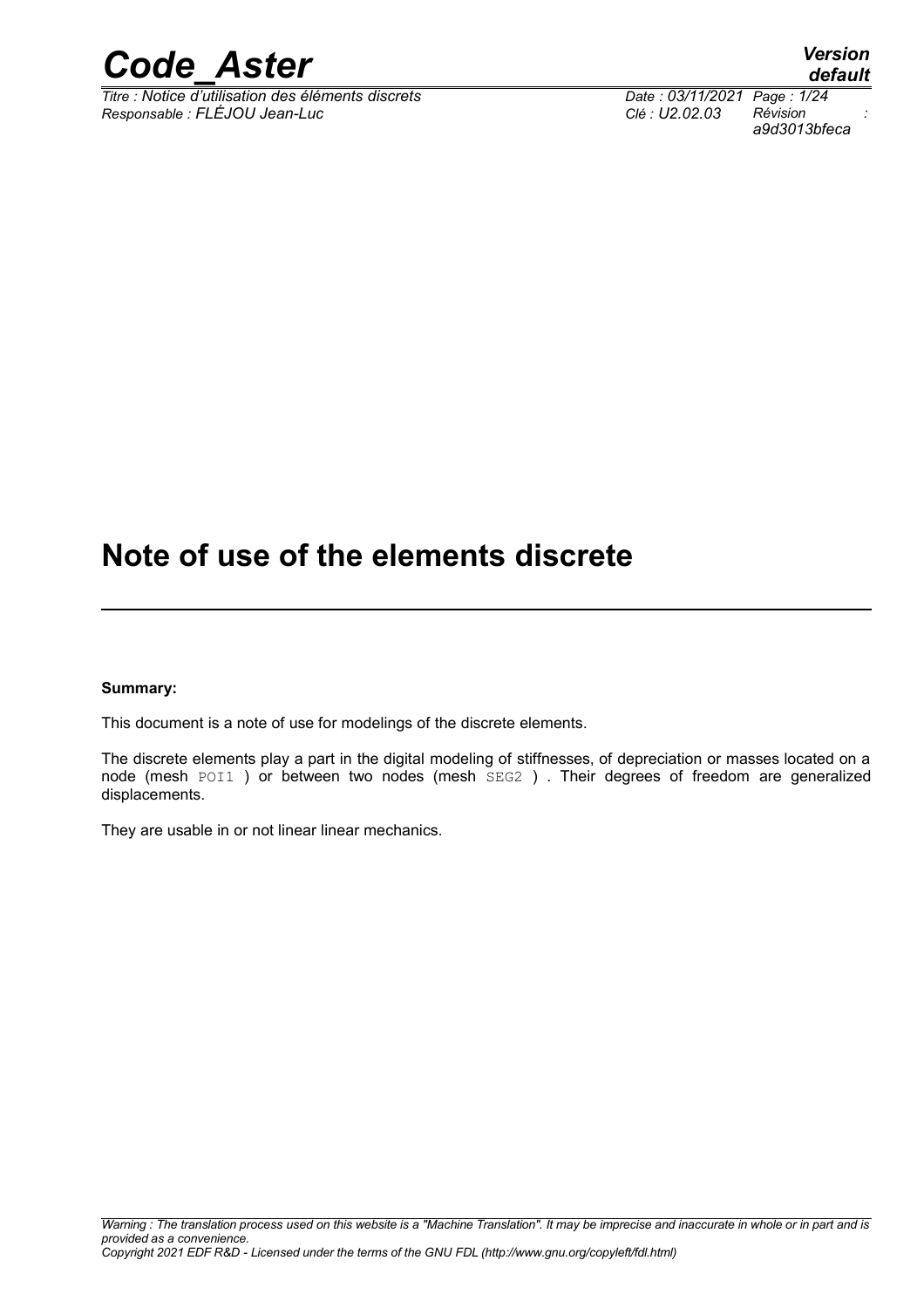*Titre : Notice d'utilisation des éléments discrets Date : 03/11/2021 Page : 2/24 Responsable : FLÉJOU Jean-Luc Clé : U2.02.03 Révision :*

*a9d3013bfeca*

### **Contents**

| 2.3.5 Limiting loadings and conditions: AFFE_CHAR_MECA and AFFE_CHAR_MECA_F10          |
|----------------------------------------------------------------------------------------|
|                                                                                        |
|                                                                                        |
|                                                                                        |
| 3.3 Explicit nonlinear calculations on modal basis: DYNA_VIBRA (TRAN/GENE)12           |
|                                                                                        |
|                                                                                        |
| 4.2 Calculations of quantities on whole or part of the structure: operator POST ELEM13 |
|                                                                                        |
|                                                                                        |
|                                                                                        |
|                                                                                        |
|                                                                                        |
|                                                                                        |
|                                                                                        |
|                                                                                        |
|                                                                                        |
|                                                                                        |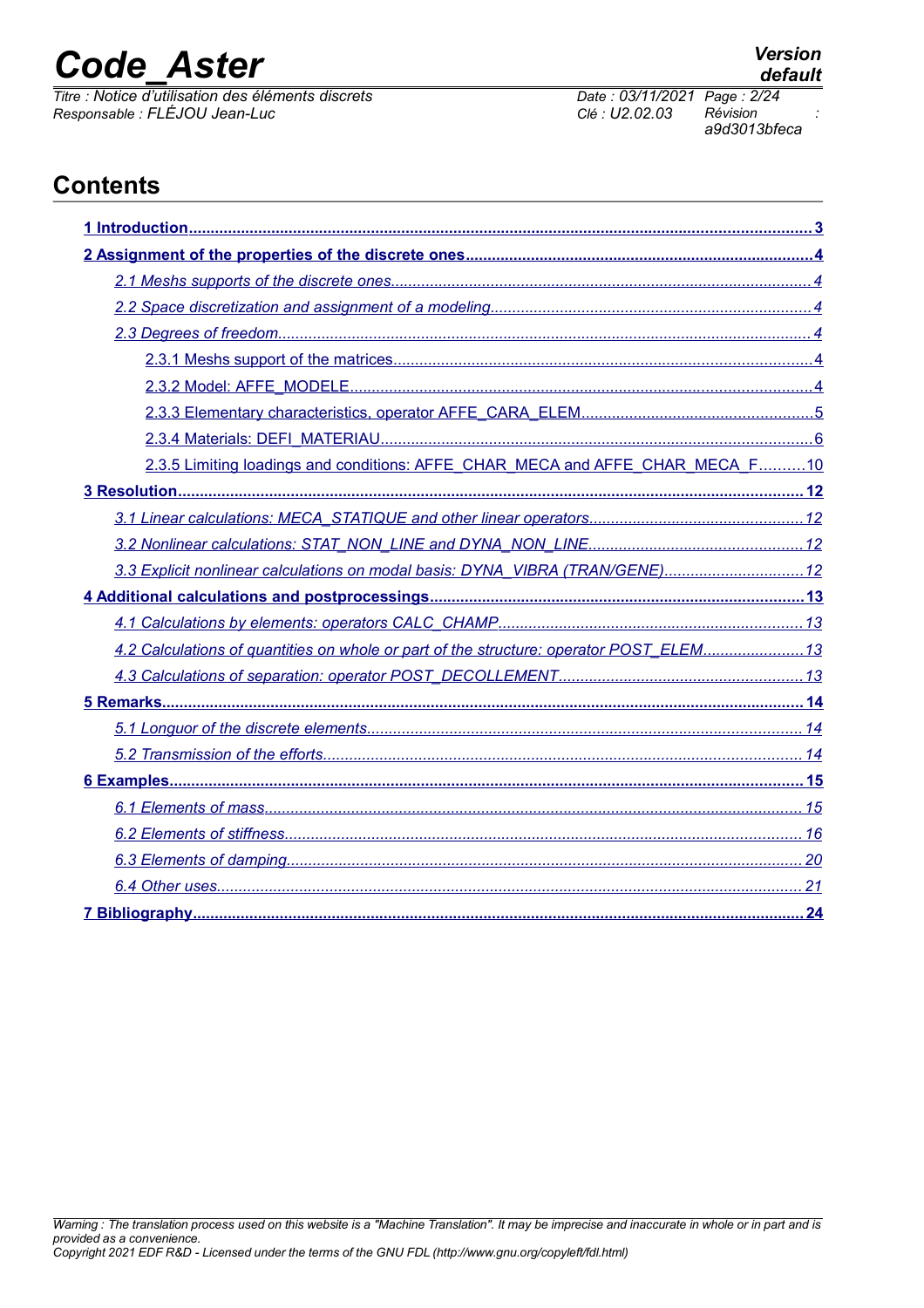*Titre : Notice d'utilisation des éléments discrets Date : 03/11/2021 Page : 3/24 Responsable : FLÉJOU Jean-Luc Clé : U2.02.03 Révision :*

*a9d3013bfeca*

#### **1 Introduction**

<span id="page-2-0"></span>The discrete elements are used to model very simply masses, springs or of the shock absorbers. They are used to assign specific properties to nodes of the grid and to define specific masses, stiffnesses and damping of supports.

These modelings are usable in linear and nonlinear mechanics, under the assumption of small displacements.

Three categories of elements the discrete ones are described in this document:

- mass,
- stiffness,
- shock absorber,

In a first part, one presents the setting in data of the properties of the discrete elements with the various options available.

One gives in the second and third part the operators of calculation and postprocessing for the discrete elements.

The last part gives a list of case tests, examples of use of the discrete ones.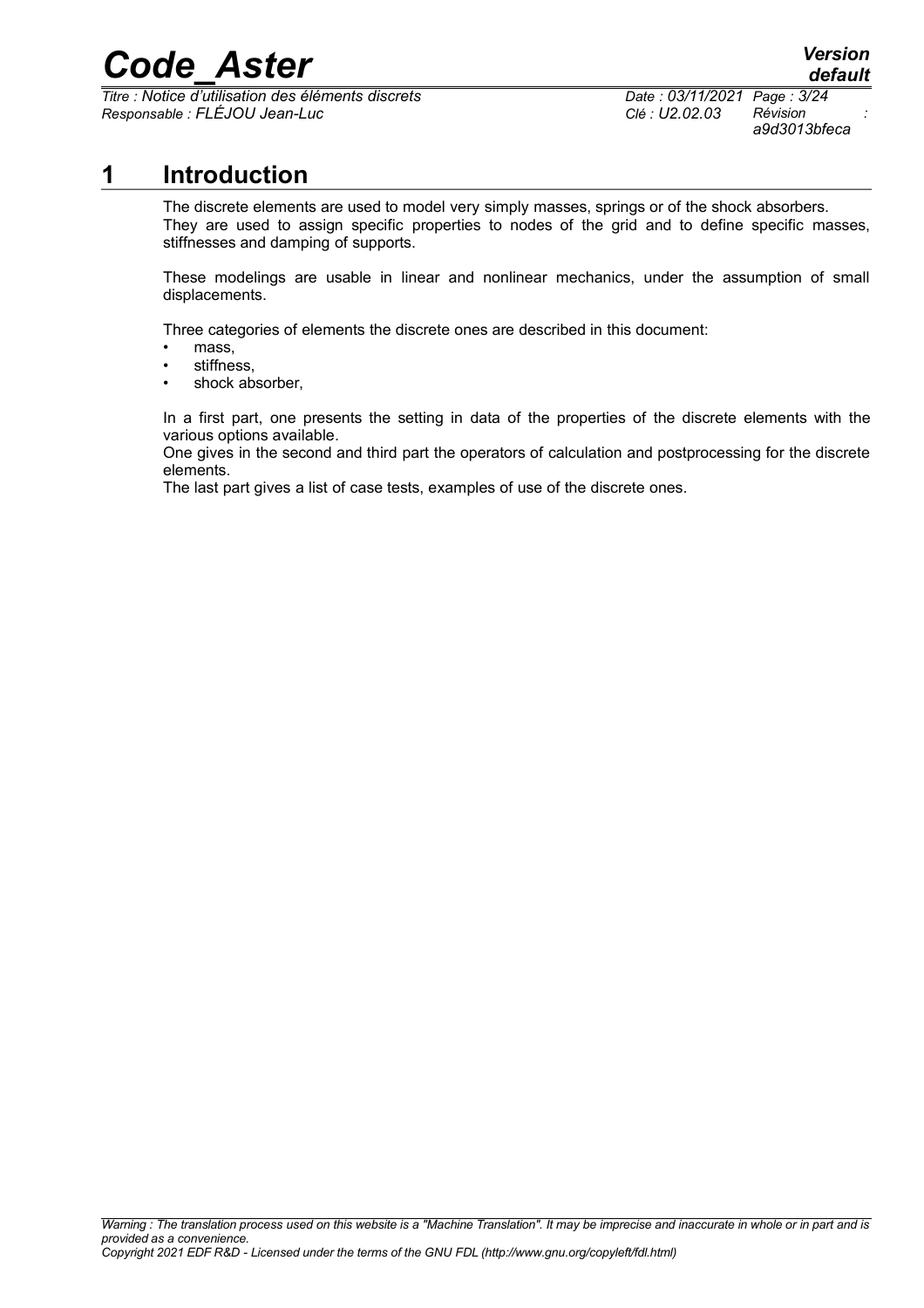*Titre : Notice d'utilisation des éléments discrets Date : 03/11/2021 Page : 4/24 Responsable : FLÉJOU Jean-Luc Clé : U2.02.03 Révision :*

*a9d3013bfeca*

#### <span id="page-3-5"></span>**2 Assignment of the properties of the discrete ones**

#### **2.1 Meshs supports of the discrete ones**

<span id="page-3-4"></span>The meshs supports of the discrete elements are POI1 (mesh with a node) or SEG2 (segment with two nodes).

#### **2.2 Space discretization and assignment of a modeling**

<span id="page-3-3"></span>In this part, one describes the choice and the assignment of one of discrete modelings as well as the degrees of freedom and the associated meshs. Most described information are extracted from documentations of use of modelings:

- [U3.11.02]: modélisations DIS T and DIS TR.
- [U3.13.09]: modelisationS 2D DIS T and 2D DIS TR.

#### **2.3 Degrees of freedom**

<span id="page-3-2"></span>The degrees of freedom of discretization are defined in each node of the mesh support. The components, depend on modeling chosen, are given in the following table.

| <b>Modeling</b> |      |     |     |      | Degrees of freedom (with each node) |      |
|-----------------|------|-----|-----|------|-------------------------------------|------|
| 2D DIS T        | DX.  | DУ  |     |      |                                     |      |
| 2D DIS TR       | DX D | DУ  |     |      |                                     | DR Z |
| DIS T           | DХ   | DY. | DZ. |      |                                     |      |
|                 |      |     |     |      | <b>DRY</b>                          |      |
| DIS TR          | DX.  | DY. | DZ. | DRX. | MARTI DRZ                           |      |
|                 |      |     |     |      | NΤ                                  |      |

#### <span id="page-3-1"></span>**2.3.1 Meshs support of the matrices**

| <b>Modeling</b> | Mesh | <b>Finite element</b> |
|-----------------|------|-----------------------|
| 2D DIS T        | POI1 | MECA 2D DIS T N       |
|                 | SEG2 | MECA 2D DIS T L       |
| 2D DIS TR       | POI1 | MECA 2D DIS TR N      |
|                 | SEG2 | MECA 2D DIS TR L      |
|                 | POI1 | MECA DIS T N          |
| DIS T           | SEG2 | MECA DIS T L          |
| DIS TR          | POI1 | MECA DIS TR N         |
|                 | SEG2 | MECA DIS TR L         |

#### **Notice :**

*In a m aillage, to transform a node into a mesh POI1, one can use the order CREA\_MAILLAGE with the keyword CREA\_POI1 (see [U4.23.02] ).*

#### **2.3.2 Model: AFFE\_MODELE**

<span id="page-3-0"></span>The assignment of modeling passes through the operator AFFE\_MODELE [U4.41.01].

| AFFE MODELE |              |
|-------------|--------------|
| AFFE        |              |
| PHENOMENON  | 'MECHANICAL' |
| MODELING    | '2D DIS T'   |
|             | '2D DIS TR'  |
|             | 'DIS T'      |
|             | 'DIS TR'     |

*Warning : The translation process used on this website is a "Machine Translation". It may be imprecise and inaccurate in whole or in part and is provided as a convenience.*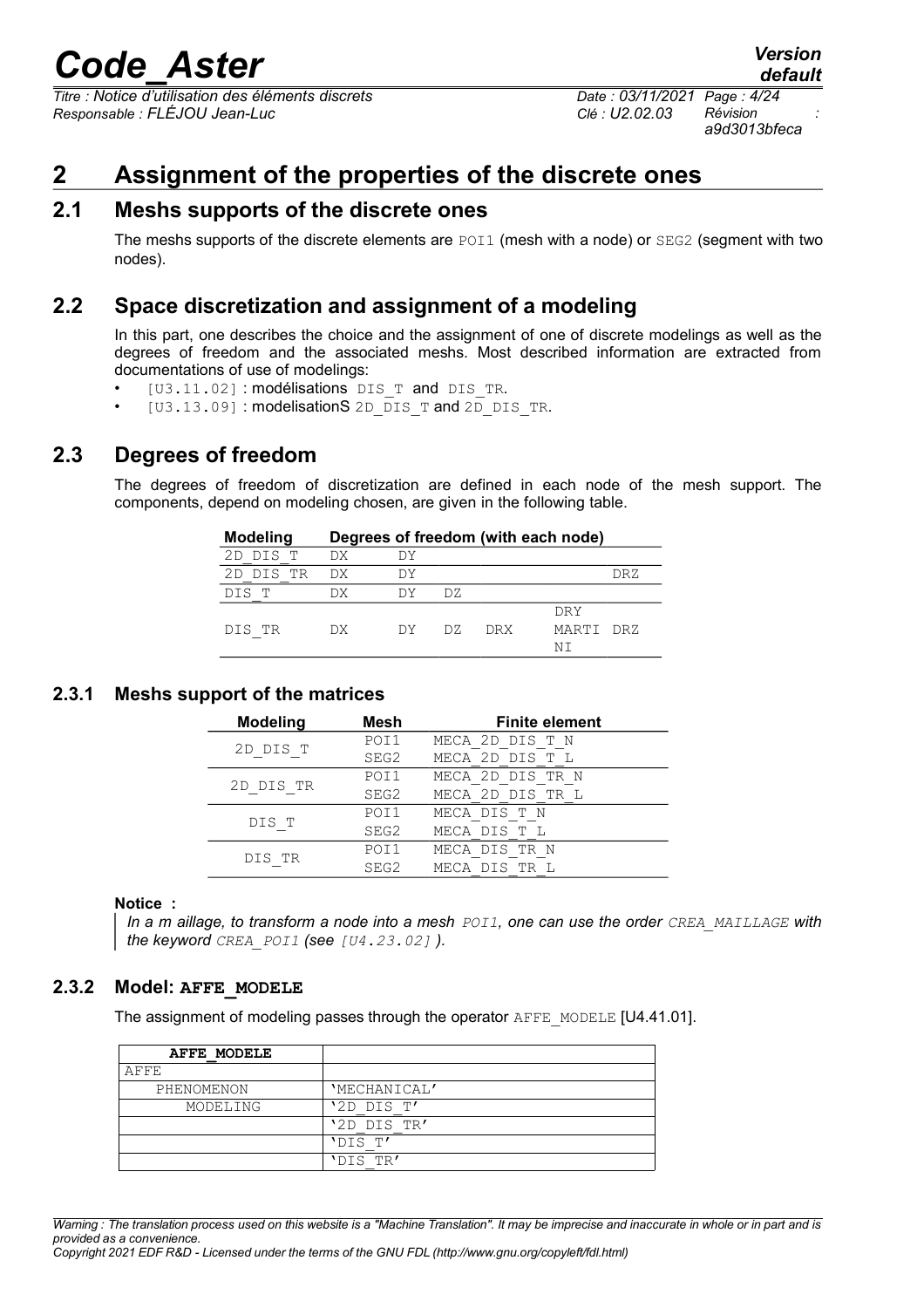*Titre : Notice d'utilisation des éléments discrets Date : 03/11/2021 Page : 5/24 Responsable : FLÉJOU Jean-Luc Clé : U2.02.03 Révision :*

*a9d3013bfeca*

#### **2.3.3 Elementary characteristics, operator AFFE\_CARA\_ELEM**

<span id="page-4-0"></span>In this part, the operands characteristic of the discrete elements are described. The documentation of use of the operator AFFE CARA ELEM is [U4.42.01].

These keywords make it possible to assign directly to entities (meshs or nodes), which support elements of the type DIS T, DIS TR (DISCRETE) or 2D DIS T, 2D DIS TR (DISCRET 2D), **matrices** of **rigidity**, of **mass** or of**damping**.

The characteristics can be defined by one of the four following keywords and govern the linear elastic behavior.

#### **2.3.3.1 Key word: DISCRETE or DISCRET\_2D**

The characteristics of discrete are described by the following nomenclature:



The possibilities of assignment of the matrices are:

- Matrices of rigidity
- K\_T\_D\_N, K\_TR\_D\_N, K\_T\_D\_L, K\_TR\_D\_L, K\_T\_N, K\_TR\_N, K\_T\_L, K\_TR\_L – Matrices of mass
- MTDN, MTRDN, MTDL, MTRDL, MTN, MTRN, MTL, MTRL
- Matrices of damping ATDN, ATRDN, ATDL, ATRDL, ATN, ATRN, ATL, ATRL

The number of values necessary to define the matrices is function of the characteristic chosen in [U4.42.01].

By defaults, the characteristics are given in the total reference mark. The local reference mark can be defined for a node, a mesh POI1 or nets SEG2 thanks to the keyword ORIENTATION of AFFE CARA ELEM and while specifying REPERE=' LOCAL'.

Note:

- The index  $T$  or  $TR$  must be compatible with the definition of the models in AFFE MODELE: DIS TO DIS TR
- One can apply characteristics of masses and rigidity to the same mesh. If one affects only one mass on discrete, one obtains alarm DISCRETS 27 to indicate that a worthless stiffness is considered. Alarm DISCRETS 26 is emitted if one affects only one stiffness. To remove these alarms the various matrices should be informed.
- The keyword AMOR\_HYST=  $amor$ <sub>h</sub> allows to build a complex matrix of rigidity (hysteretic modeling of damping); the built matrix is:  $(1+i \cdot \text{amor}_h)$ . **K** where **K** is the matrix  $K^*$  whose values are provided in the same occurrence of the keyword DISCRETE. The matrix of rigidity complexes will be built at the time of a call to CALC\_MATR\_ELEM [U4.61.01] with the option AMOR HYST (see test SDLD313 and [R5.05.04]).
- The complete definition of the matrices of rigidity, mass or damping makes it possible to define offset elements. The case test SDNL113 set the example of unbalance (V5.02.113).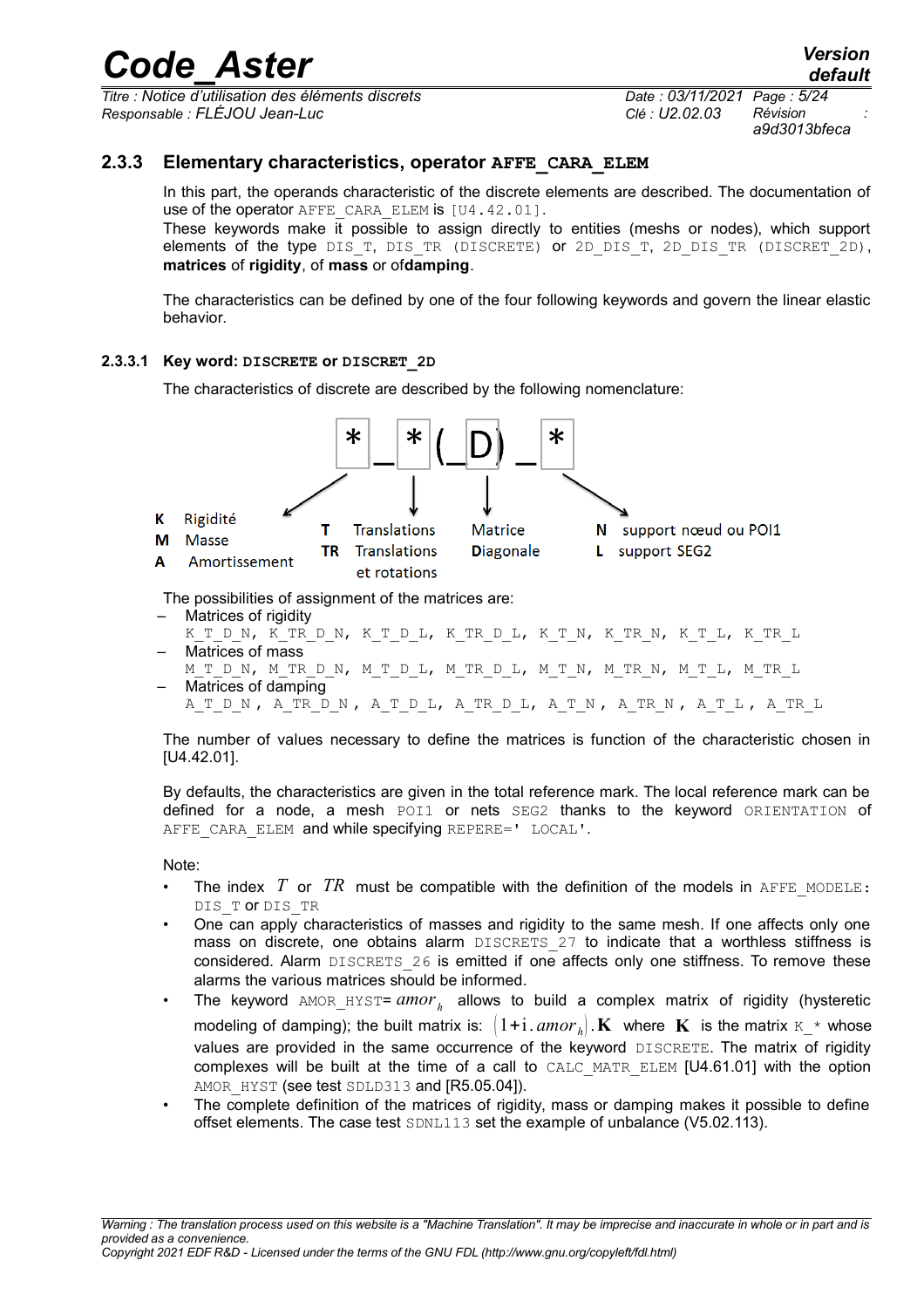*Titre : Notice d'utilisation des éléments discrets Date : 03/11/2021 Page : 6/24 Responsable : FLÉJOU Jean-Luc Clé : U2.02.03 Révision :*

*a9d3013bfeca*

*default*

#### **2.3.3.2 Key word: RIGI\_PARASOL**

This functionality corresponds to a methodology used to determine the characteristics discrete elements (springs of translation and/or rotation) to apply to the nodes of a foundation raft from total stiffnesses.

This option is available in  $3D$  and in  $2D$ . In the case  $3D$  the foundation raft will be modelled by a surface, in the case 2D it will be modelled by a line (test SSNL130 [V6.02.130]). In the case 2D, the discrete ones are 2D\_DIS\_TR or 2D\_DIS\_T.

The key word factor RIGI PARASOL distributes 6 stiffnesses total proportionally on surfaces of the elements surrounding its nodes.

Case tests: SSLS118C and D [V2.03.118] and SSNL130 With and B [V6.02.130]

#### **2.3.3.3 Key word: RIGI\_MISS\_3D**

This keyword will affect the exact terms of a matrix of impedance calculated by MISS3D for all degrees of freedom of interface (3 times the number of nodes) and for a frequency of extraction given. The assignment of these terms (modeling  $DIST$ ) is done then with the specific meshs POI1 nodes of the surface foundation.

Case test: SDNX101A [V5.05.101].

#### **2.3.3.4 Key word: MASS\_AJOU**

In this new option MASS AJOU, one distributes with the nodes of the interface fluid-structure via characteristics 'M\_T\_N' elementary values of directional mass obtained by integration of the normal pressure to each element (starting from functions of distribution of this normal pressure depending on the coordinates, in particular on altitude) in order to express relations of Westergaard for example or more simply the expression of the hydrostatic pressure.

The assignment of these terms (modeling  $DIS$  T to declare in AFFE\_MODELE ) is done then with the specific meshs POI1 nodes of the interface fluid-structure using the keyword GROUP MA POI1 keyword factor MASS\_AJOU.

Case test: FDLV112C [V8.01.112].

#### **2.3.3.5 Key word: MASS\_REP**

The objective is to take into account simply a mass and to distribute it on a surface. The option MASS REP, allows to distribute with the nodes of discrete of characteristic 'M\_T\_D\_N' values of mass obtained in proportion to the surface of the surface meshs or length of the linear meshs.

The assignment (modeling 'DIS\_T' to declare in AFFE\_MODELE) is done on specific meshs of type POI1.

Case test: ZZZ384A [V1.01.384].

#### **2.3.4 Materials: DEFI\_MATERIAU**

<span id="page-5-0"></span>The definition of the parameters describing the behavior non linéaire of a material is carried out using the operator DEFI\_MATERIAU [U4.43.01] and the choice of the behavior in the keyword BEHAVIOR of STAT\_NON\_LINE or DYNA\_NON\_LINE.

The detail of the laws of behaviors of discrete is given in documentation [R5.03.17] Relations of behavior of the discrete elements, except for the law WEAPON and the law ASSE CORN [R5.03.32]. • WEAPON

The law of behavior WEAPON allows to model the behavior of an armament of airline. It is about one law of trilinear behavior non-linear (with discharge) being able to represent the rupture of an armament of airline.

Case test: SSNL101 [V6.02.101].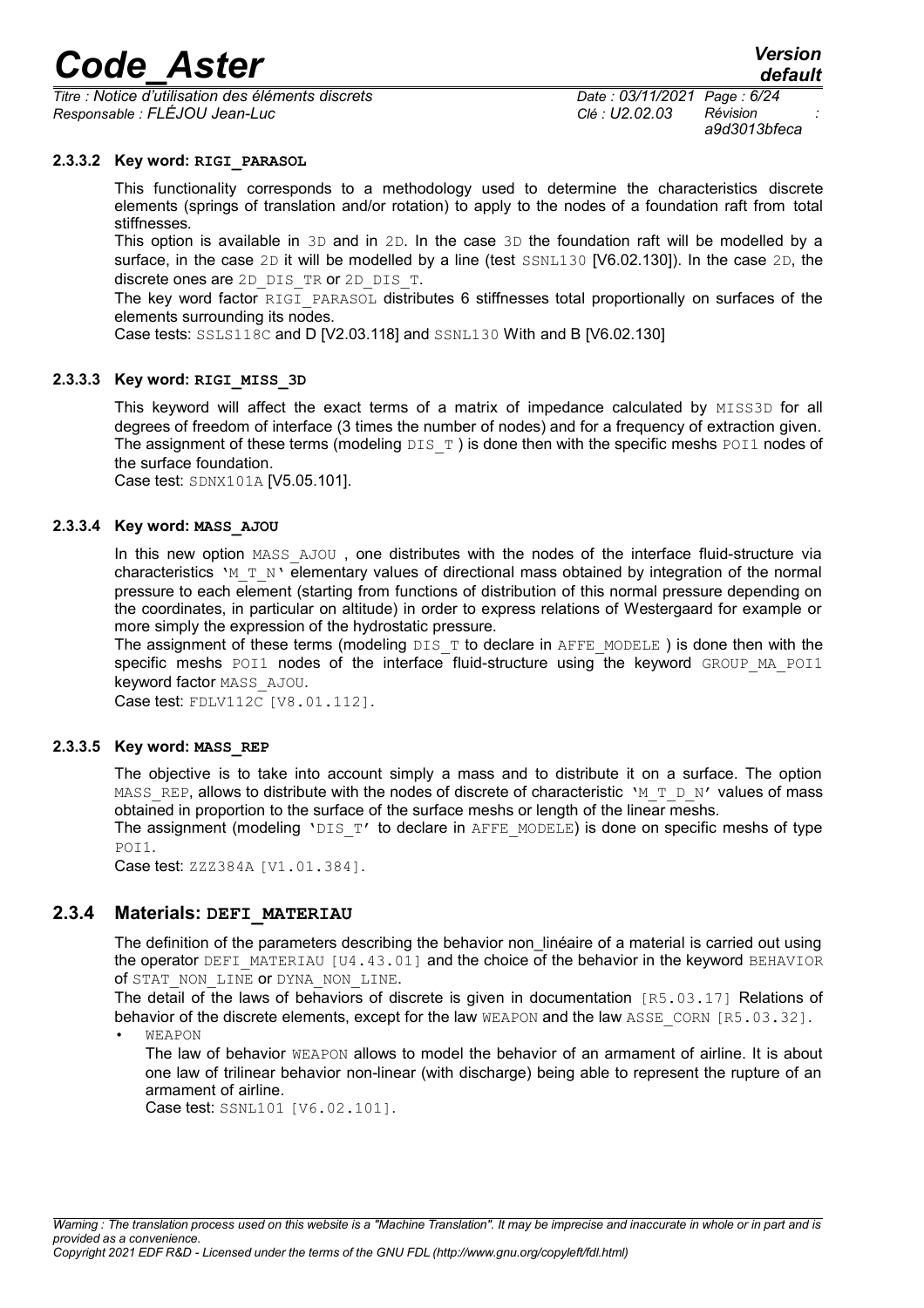*Titre : Notice d'utilisation des éléments discrets Date : 03/11/2021 Page : 7/24 Responsable : FLÉJOU Jean-Luc Clé : U2.02.03 Révision :*

*a9d3013bfeca*

• ASSE\_CORN [R5.03.32]

The law of behavior ASSE CORN allows to model the nonlinear behavior of angles of pylons (DIS TR). The law represents at the same time behaviour in traction of the assembly and the relation moment-rotation around the axis of the bolts, perpendicular to the assembly. The other directions of loading present a linear elastic behavior described by classical characteristics of rigidity.

- Case test: SSNL102A
- DIS BILI ELAS [R5.03.17]

The law of behavior DIS\_BILI\_ELAS allows to model a bilinear elastic behavior in translation, in each direction. The coefficients of the bilinear law can depend on the temperature. Case test: SSND103A/B/C

DIS CHOC [R5.03.17]

The law of behavior DIS CHOC allows to model the contact with shock and friction between two structures, via two types of relations:

- the relation of unilateral contact which expresses to it not inter-penetrability between the solid bodies,
- the relation of friction of Coulomb which governs the variation of the tangential stresses in the contact.

This behavior is explicit and is treated by penalization. The stiffnesses which intervene in the behavior are thus not "physicalS "

It is not advised to use this behavior to model elements whose stiffnesses have a "physical" direction. In this case, it is desirable to use the behavior DIS CONTACT, which has the same parameters materials and with one formalism close to a law of plasticity. Case tests:

SDLS119A/B Taking into account of separation

- SSND116A Contact with friction (static study)
- SDND100C Contact with friction (dynamic study)
- SDND102B/C Shock between masses in dynamics
- SSNL130A/B [Static study with RIGI\_PARASOL
- DIS CONTACT [R5.03.17]

The law of behavior DIS CONTACT allows to model the contact with shock and friction between two structures, via two types of relations:

- the relation of unilateral contact which expresses to it not inter-penetrability between the solid bodies,
- the relation of friction of Coulomb which governs the variation of the tangential stresses in the contact.

This behavior is implicite and is written like a classical law of behavior. The stiffnesses which intervene in CE behavior are thus physicalS.

It is not advised to use this behavior to model contact by penalization. In this case, it is desirable to use the behavior DIS CHOC, which has the same parameters materials which is integrated explicitly and who draft the contact and friction by penalization . Case tests:

- [V5.01.100] : To release of a shoe rubbing with friction of the Coulomb type
- [V5.01.102] : Seismic answer of a system mass-arises nonlinear multimedia
- [V5.01.108] : Law of behavior DIS\_CONTACT in dynamics
- [V5.02.104] : nonlinear transitory Under-structuring: shock of a beam on 1 support
- [V5.03.105]: Swinging of a block on a table
- [V6.02.130] : Indeformable plate on a carpet of springs
- [V6.08.116] : Law of behavior DIS\_CONTACT in statics
- [V6.08.118] : Law of behavior DIS\_CONTACT, management of the initial contact
- DIS ECRO CINE [R5.03.17]
	- The law of behavior DIS\_ECRO\_CINE is Uelastoplastic law of behaviour to nonlinear kinematic work hardening.

#### Case tests:

- SSND102A/B [V6.08.102] (static study)
- DIS ECRO EXAM NERVES [R5.03.17]
- The behavior DIS\_ECRO\_TRAC is a nonlinear behavior who bracket is: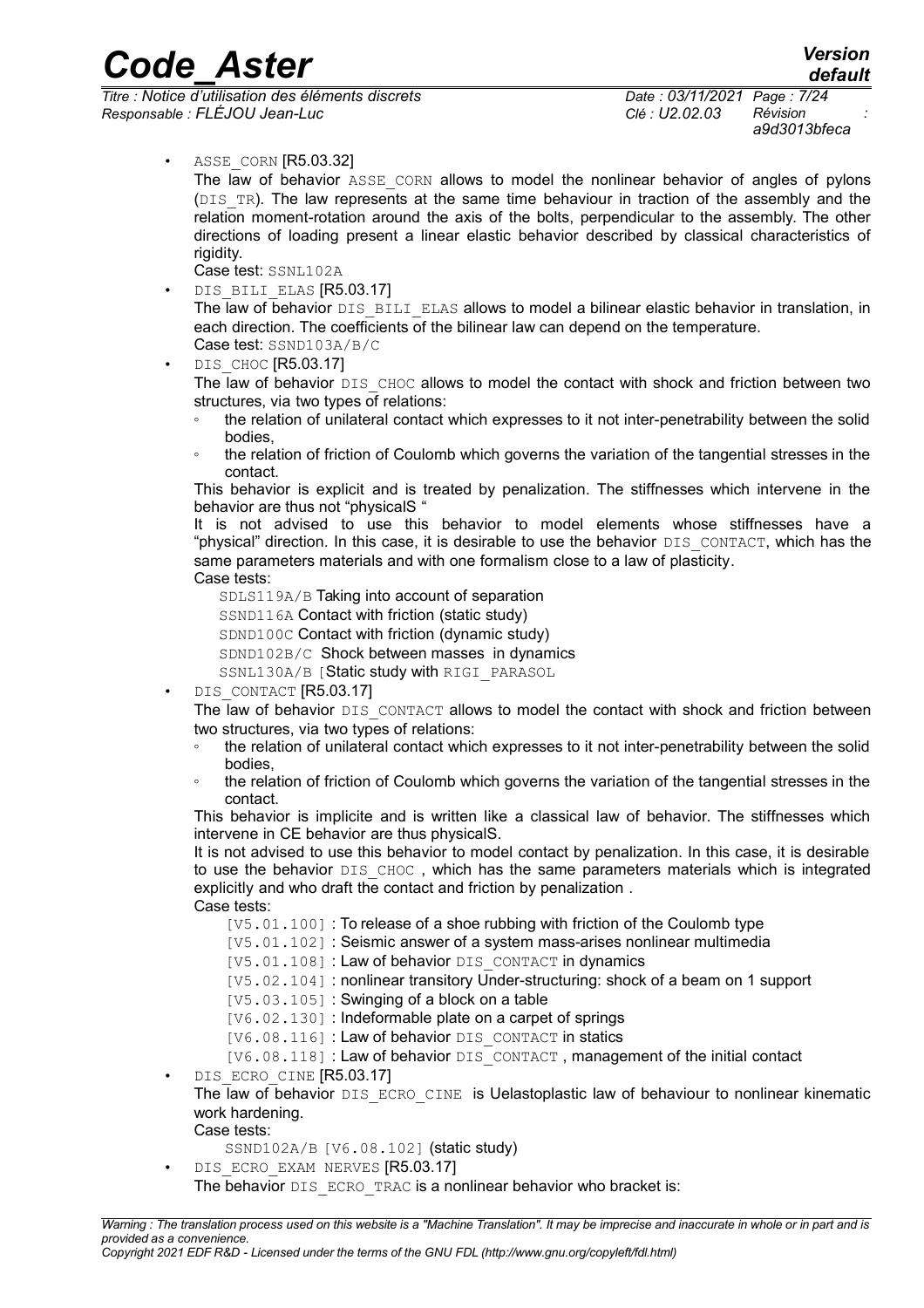*Titre : Notice d'utilisation des éléments discrets Date : 03/11/2021 Page : 8/24 Responsable : FLÉJOU Jean-Luc Clé : U2.02.03 Révision :*

*default*

- with degree of freedom DX room of the discrete elements with two nodes (on mesh SEG2) or and of the discrete elements to a node (mesh POI1). The behavior is of standard "isotropic work hardening".
- in the tangent plan *YZ* room of the discrete elements with two nodes (on mesh SEG2 ) or and of the discrete elements to a node (mesh POI1). The behavior is of standard "isotropic work hardening" or "kinematic work hardening".

The non-linear behavior is given by a curve  $F =$  *fonction* $(\Delta U)$  :

- for one  $SEG2$ ,  $\Delta U$  represent the relative displacement of the 2 nodes in the local reference mark of the element.
- for one  $POL1$ ,  $\Delta U$  represent the absolute displacement of the node in the local reference mark of the element.
- for one SEG2 or one POI1, *F* represent the effort expressed in the local reference mark of the element.

Case tests:

[V6.08.117] : Validation of the behavior DIS\_ECRO\_TRAC

[V5.01.124] : Seismic excitation of discrete affected of the behavior DIS\_ECRO\_TRAC

- DIS\_GOUJ2E\_ELAS or DIS\_GOUJ2E\_PLAS [R5.03.17]
- These laws of behavior make it possible to model a relation of behavior of the elastoplastic type to isotropic work hardening, binding the efforts in the discrete element unlike displacement of the two nodes in the direction *y* local. The equations are deduced from the behavior 3D VMIS ISOT TRAC [R5.03.02].

Case tests: ZZZZ120 [V1.01.120]

DIS GRICRA [R5.03.17]

The behavior DIS GRICRA allows to model behaviour in translation and rotation within the competences of connection grid-pencil of the fuel assemblies. This behavior is available for meshs SEG2.

Case tests: SSNL131 [V6.02.131]

DIS VISC [R5.03.17]

The law of behavior DIS\_VISC allows to model a nonlinear viscoelastic rheological behavior, of type *Zener* extended, allowing to schematize the behavior of an axial plain shock absorber.

Case tests: SSND101A/B/C/D [V6.08.103] (static study) and SDND107A/B/C/D/E [V5.01.107] (dynamic study).

DIS CHOC ENDO [R5.03.17]

This material makes it possible to define the characteristics, which serhave affectedS with the discrete ones with two nodes on a mesh of type  $SEG2 : K T D L$ . Characteristics of the 2 associated behaviors:

- modeling of the shocks,
- the effort of shock is limited during the loading by a function threshold depend on displacement,
- damage of the stiffnesses of shock during the loading,
- taking into account of the evolution of the "gap", the repeated shocks,
- variable damping during calculation.

The choice of the behavior is made way usual under the key word RELATION of STAT\_NON\_LINE or DYNA NON LINE. Either it is CHOC ENDO either it is CHOC ENDO PENA. Case tests:

- [V5.01.109] SDND109 Law of behavior CHOC\_ENDO, in non-linear dynamics.
- [V6.08.120] SSND120 Law of behavior CHOC\_ENDO, in non-linear statics.
- [V5.01.105] SDND105 Shock of a material point against a wall, plastic buckling.
	- SDND105E: without damping, analytical reference + not regression.
	- **SDND105F: with damping, not regression.**
- JONC ENDO PMOW  $[RS.03.17]$  and  $[U2.03.10]$

This material makes it possible to define the characteristics of behavior elastoplastic endommageable in inflection who allows to model a junction in inflection between a veil and a floor or a radier, which serhave affectedS with the discrete ones with two nodes on a mesh of type SEG2. Ittte relation of behavior bind them moments MZ (in local reference mark) and it differential rotations DRZ (in local reference mark) ; internal variables describe the history of the irreversible evolution: On the other degrees of freedom, the relation will be elastic linear (characteristics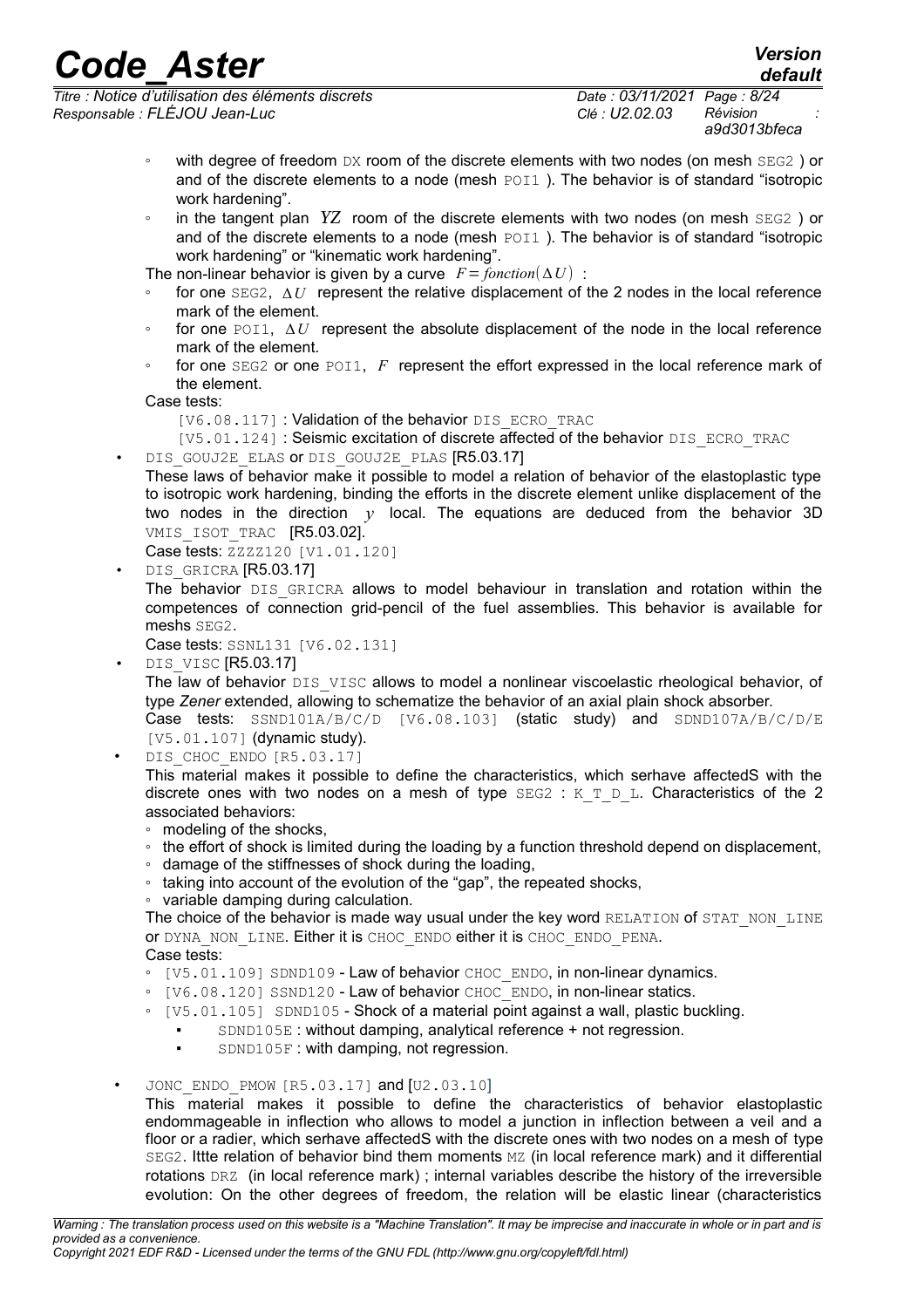*Titre : Notice d'utilisation des éléments discrets Date : 03/11/2021 Page : 9/24 Responsable : FLÉJOU Jean-Luc Clé : U2.02.03 Révision :*

*a9d3013bfeca*

provided in AFFE\_CARA\_ELEM  $[U4.42.01]$ ). The choice of the behavior is made way usual under the key word RELATION of STAT\_NON\_LINE or DYNA\_NON\_LINE. Case tests:

◦ [V6.08.114] SSND114 - Law of behavior for elastoplastic junctions endommageables in inflection with discrete elements. Référence hasnalytic + not regression.

The laws of behaviors are available for the nonlinear operators STAT NON LINE and DYNA\_NON\_LINE.

Certain modelings can also be taken into account for linear transitory analyses via the operator DYNA\_VIBRA : DIS\_VISC, SHOCK,…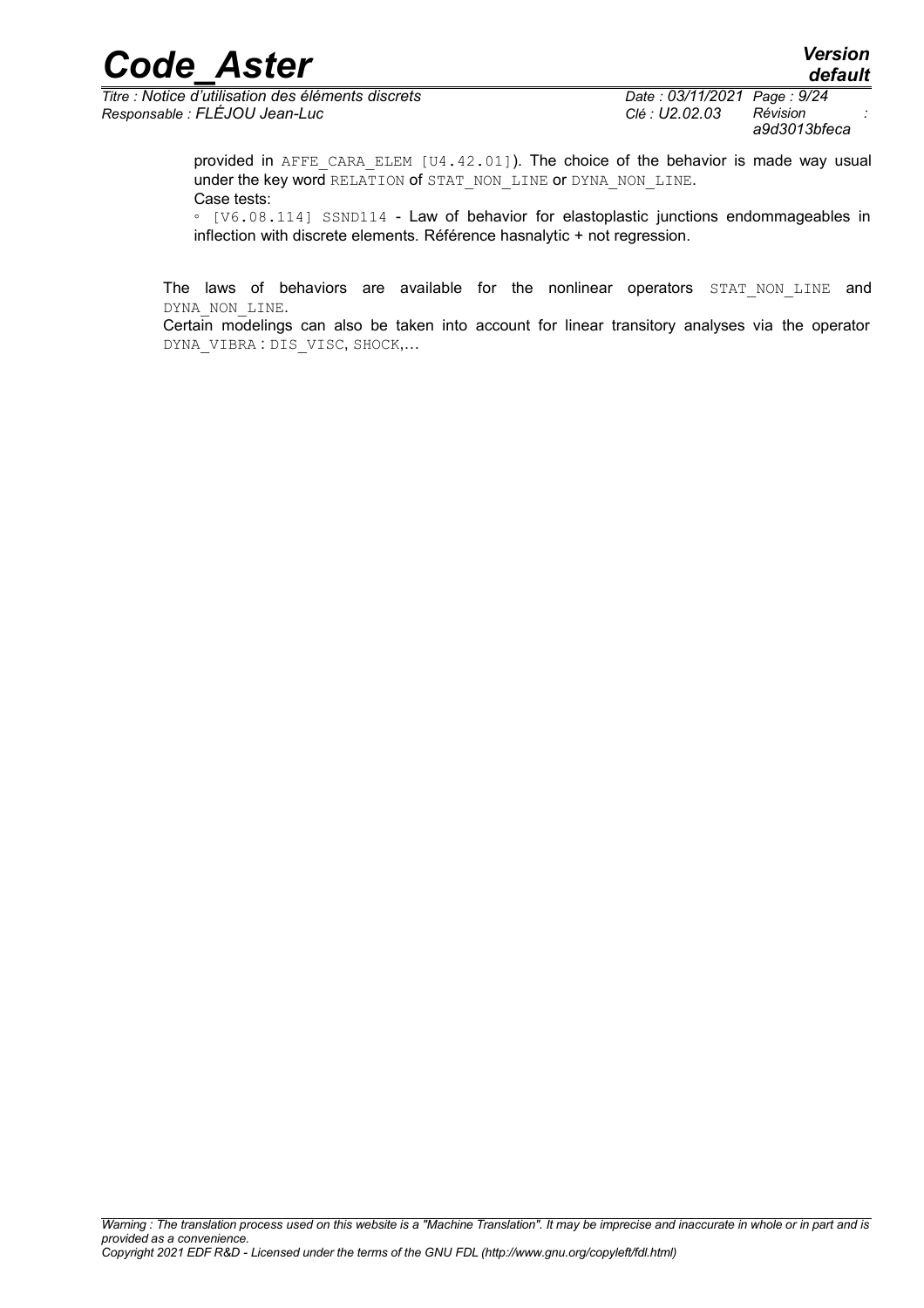*Titre : Notice d'utilisation des éléments discrets Date : 03/11/2021 Page : 10/24 Responsable : FLÉJOU Jean-Luc Clé : U2.02.03 Révision :*

*a9d3013bfeca*

| <b>Behavior</b><br>in<br>STAT NON LINE<br>DYNA NON LINE                       | Type of element<br>(modeling) in<br><b>AFFE MODELE</b>                                                                  | Keywords in<br>DEFI MATERIAU | WithFFE CARA ELEM<br>keywords under<br><b>DISCRETE</b>                                                    |
|-------------------------------------------------------------------------------|-------------------------------------------------------------------------------------------------------------------------|------------------------------|-----------------------------------------------------------------------------------------------------------|
| WEAPON                                                                        | DIS T, DIS TR                                                                                                           | WEAPON                       | CARA: 'K T D L'<br>'K TR D L'<br>CARA:<br>CARA: 'K T D N'<br>CARA: 'K TR D N'                             |
| ASSE CORN                                                                     | DIS T, DIS TR ASSE CORN                                                                                                 |                              | CARA: 'K T D L'<br>CARA: 'K TR D L'<br>'K T D N'<br>CARA:<br>CARA:<br>'K TR D N'                          |
| DIS_BILI_ELAS                                                                 | DIS T, 2D DIS T,<br>DIS TR, 2D DIS TR<br>discrete elements 2D or 3D<br>with one or two nodes in<br>translation/rotation | DIS BILI ELAS                | CARA: $'K T D L'$<br>CARA: 'K TR D L'<br>'K T D N'<br>CARA:<br>CARA:<br>'K TR D N'                        |
| DIS CHOC<br>DIS CHOC FROT<br>contact and shock<br>with friction of<br>Coulomb | DIS T, 2D DIS T<br>discrete elements 2D or 3D<br>with two nodes in translation.                                         | DIS CONTACT                  | 'K T D L'<br>CARA:<br>CARA: 'K T D N'<br>For the calculation<br>οf<br>rigidity elastic and clean<br>modes |
| DIS ECRO CINE                                                                 | DIS T, D DIS T,<br>DIS TR, 2D DIS TR<br>discrete elements 2D or 3D<br>with one or two nodes in<br>translation/rotation  | DIS ECRO CINE                | CARA: 'K T D L'<br>'K TR D L'<br>CARA:<br>'K T D N'<br>CARA:<br>'K TR $D N'$<br>CARA:                     |
| DIS ECRO EXAM<br>NERVES                                                       | DIS T, D DIS T,<br>DIS TR, 2D DIS TR<br>discrete elements 2D or 3D<br>with one or two nodes in<br>translation/rotation  | NERVES                       | CARA: 'K T D L'<br>DIS ECRO EXAM CARA: 'K TR D L'<br>CARA:<br>'K T D N'<br>'K TR D N'<br>CARA:            |
| DIS GOUJ2E ELAS<br>DIS_GOUJ2E_PLAS                                            | 2D DIS T<br>discrete element 2D with two<br>nodes in translation                                                        | TRACTION                     | CARA: 'K T D L'                                                                                           |
| DIS GRICRA                                                                    | DIS TR<br>discrete elements 3D with<br>two nodes in<br>translation/rotation                                             | DIS_GRICRA                   | CARA: 'K TR L'<br>calculation<br>For<br>the<br>οf<br>rigidity elastic and clean<br>modes                  |
| DIS_VISC                                                                      | DIS_T, 2D DIS T,<br>DIS TR, 2D DIS TR<br>discrete elements 2D or 3D<br>with one or two nodes in<br>translation/rotation | DIS_VISC                     | CARA: 'K T D L'<br>CARA: 'K TR D L'<br>'K T D N'<br>CARA:<br>CARA:<br>'K TR D N'                          |
| JONC ENDO PLAS                                                                | DIS TR:<br>discrete elements 3D with<br>two nodes in<br>translation/rotation                                            |                              | JONC ENDO PLAS CARA: 'K TR D L'                                                                           |

#### **2.3.5 Limiting loadings and conditions: AFFE\_CHAR\_MECA and AFFE\_CHAR\_MECA\_F**

<span id="page-9-0"></span>The documentation of use ofAFFE\_CHAR\_MECA and AFFE\_CHAR\_MECA\_F is [U4.44.01]. The supported loadings are the following:

- **• GRAVITY** This loading makes it possible to apply a loading of type gravity. Supported modelings: 2D\_DIS\_T, 2D\_DIS\_TR, DIS\_T, DIS\_TR Case tests:  $SDLD04A$   $[V2.01.004]$
- **• LIAISON\_ELEM**

*Warning : The translation process used on this website is a "Machine Translation". It may be imprecise and inaccurate in whole or in part and is provided as a convenience. Copyright 2021 EDF R&D - Licensed under the terms of the GNU FDL (http://www.gnu.org/copyleft/fdl.html)*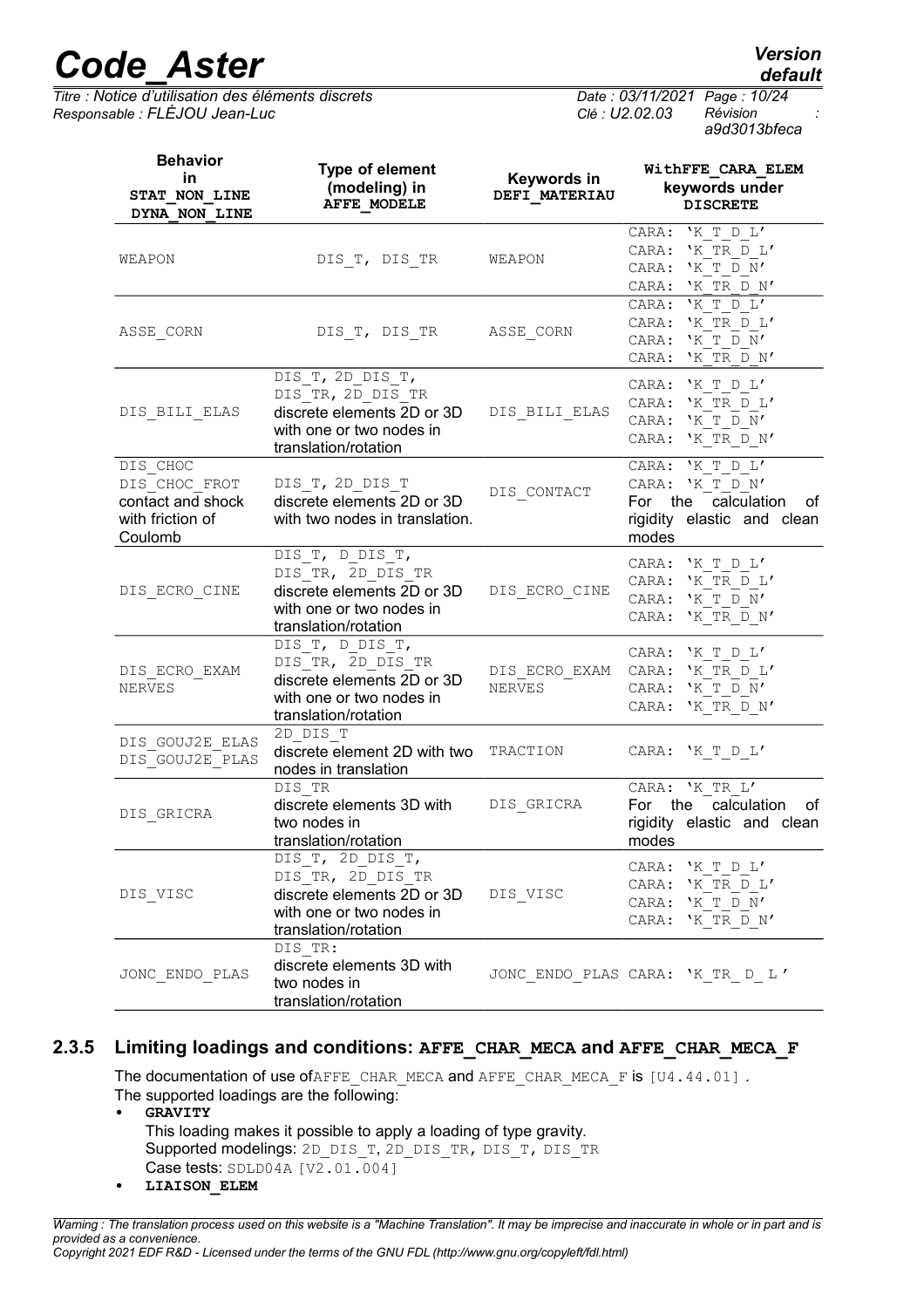*Titre : Notice d'utilisation des éléments discrets Date : 03/11/2021 Page : 11/24 Responsable : FLÉJOU Jean-Luc Clé : U2.02.03 Révision :*

*a9d3013bfeca*

The discrete elements can be used within the framework of connection between pieces of structure of different modelings.

The possible options are 3D POU, 2D POU, COQ POU and PLAQ POUT ORTH. The option  $3D$  POU allows to connect a massive part with a node to 6 degrees of freedom. Case test SDLV122A/B [V2.04, 122].

- The option 2D POU the meshs of a surface part 2D with a discrete element makes it possible to connect. Case test SSLX100F/G [V3.05.100].
- The option COQ POU allows to connect a part with a grid in hull with a node of a discrete element. Case test SDLL135F [V2.02.135].
- The option PLAQ POUT ORTH allows to connect a part with a grid with elements TRIA3 and QUA4 with a part modelled by a discrete element.
- **• DDL\_IMPO/LIAISON\_DDL/LIAISON\_UNIF /LIAISON\_SOLIDE** Boundary conditions on the nodes of the discrete elements with 2 nodes (mesh  $SEG2$ ) can be defined with these operators.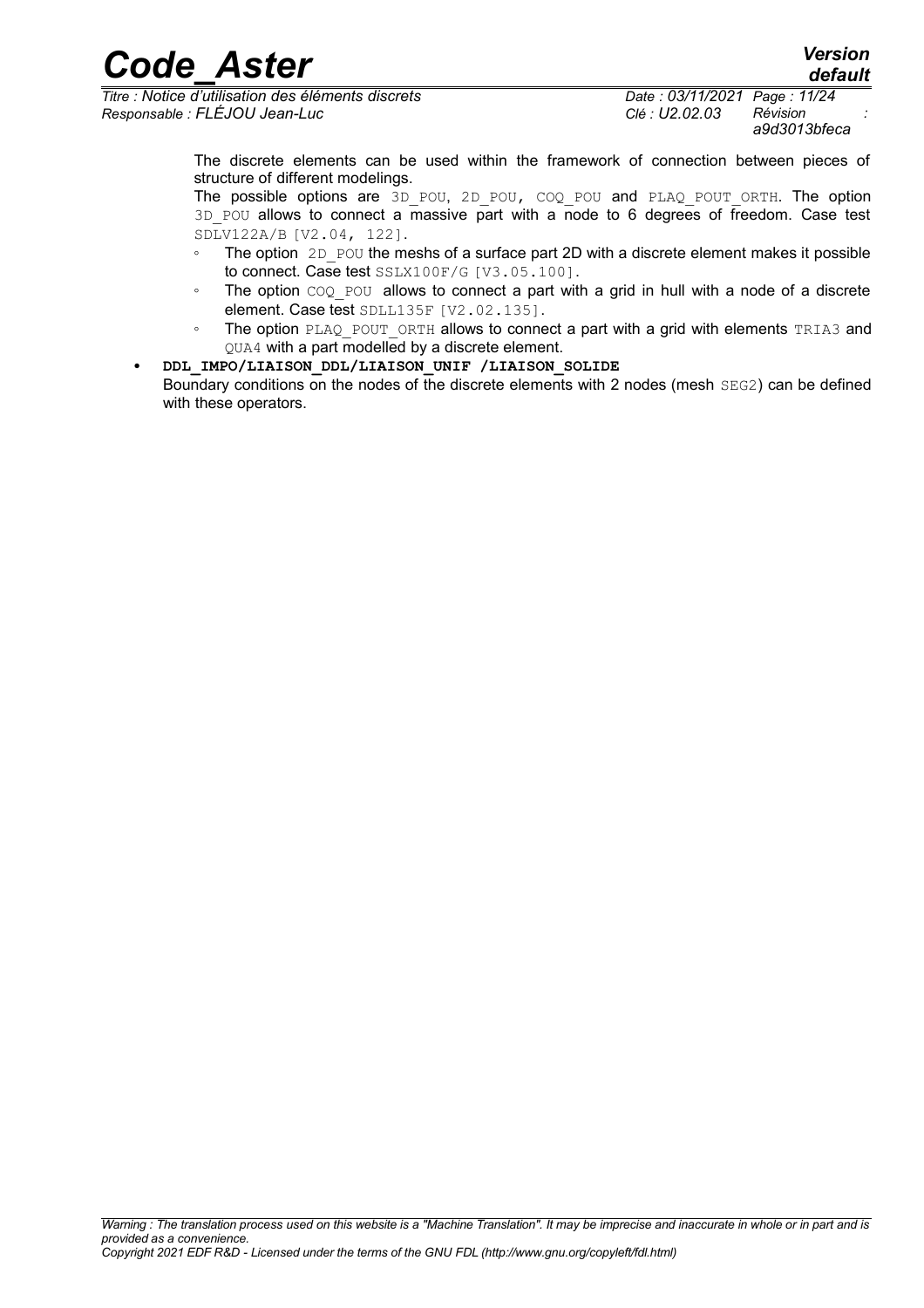*Titre : Notice d'utilisation des éléments discrets Date : 03/11/2021 Page : 12/24 Responsable : FLÉJOU Jean-Luc Clé : U2.02.03 Révision :*

*a9d3013bfeca*

*default*

#### <span id="page-11-3"></span>**3 Resolution**

#### **3.1 Linear calculations: MECA\_STATIQUE and other linear operators**

<span id="page-11-2"></span>Linear calculations are carried out in small deformations. Several linear operators of resolution are available for the following studies:

- **• Static analysis: operators MECA\_STATIQUE/MACRO\_ELAS\_MULT** Resolution of a problem of static mechanics linear. Case tests: SDLD105A [V2.01.105]
- **• Modal analysis: operators MODE\_ITER\_SIMULT/MODE\_ITER\_INV** Calculation of the values and clean vectors. Case tests: SDLD27A/E [V2.01.027]
- **• Dynamic analysis: operators DYNA\_VIBRA / TRAN/PHYS** Calculation of the transitory dynamic response to an unspecified temporal excitation. Case tests: SDLD106A [V2.01.106]
- **• Dynamic analysis: operators DYNA\_VIBRA / HARM/PHYS** Calculation of the transitory dynamic response to a harmonic excitation. Case tests: SDLD106A [V2.01.106]
- **• Dynamic analysis: operators DYNA\_VIBRA / TRAN/GENE** Calculation of the transitory dynamic response to a temporal excitation on modal basis Case tests: SDLD22A [V2.01.022]
- **• Dynamic analysis: operators DYNA\_VIBRA / HARM/GENE** Calculation of the transitory dynamic response to a harmonic excitation on modal basis. Case tests: SDLD21B [V2.01.021]

#### **3.2 Nonlinear calculations: STAT\_NON\_LINE and DYNA\_NON\_LINE**

<span id="page-11-1"></span>For the non-linear laws of behavior, cf §2.1.4, the nonlinear operators must be used:

- **• Static analysis: operators STAT\_NON\_LINE** Calculation of the non-linear static answer Case tests: SSNV503 [V6.04.503]
- **• Dynamic analysis: operators DYNA** NON LINE Calculation of the non-linear dynamic response Case tests: SSNV104 [V5.03.104]

#### **3.3 Explicit nonlinear calculations on modal basis: DYNA\_VIBRA (TRAN/GENE)**

<span id="page-11-0"></span>Certain non-linear behaviors for discrete elements can be used in the dynamic operator DYNA\_VIBRA . In this case, the modeling of the discrete elements is not obligatory and the law of behavior can be directly defined between two nodes or groups of nodes:

- Modeling of one SHOCK : study of structures whose displacements are limited in one or more points by the presence of an obstacle. Case test: SDND104A [V5.01.104]
- Modeling of a non-linear viscous shock absorber of type Zener. Case test: SDND107C [V5.01.107]
- Modeling of a non-linearity of type effort-displacement. Case test: SDND103A [V5.01.103]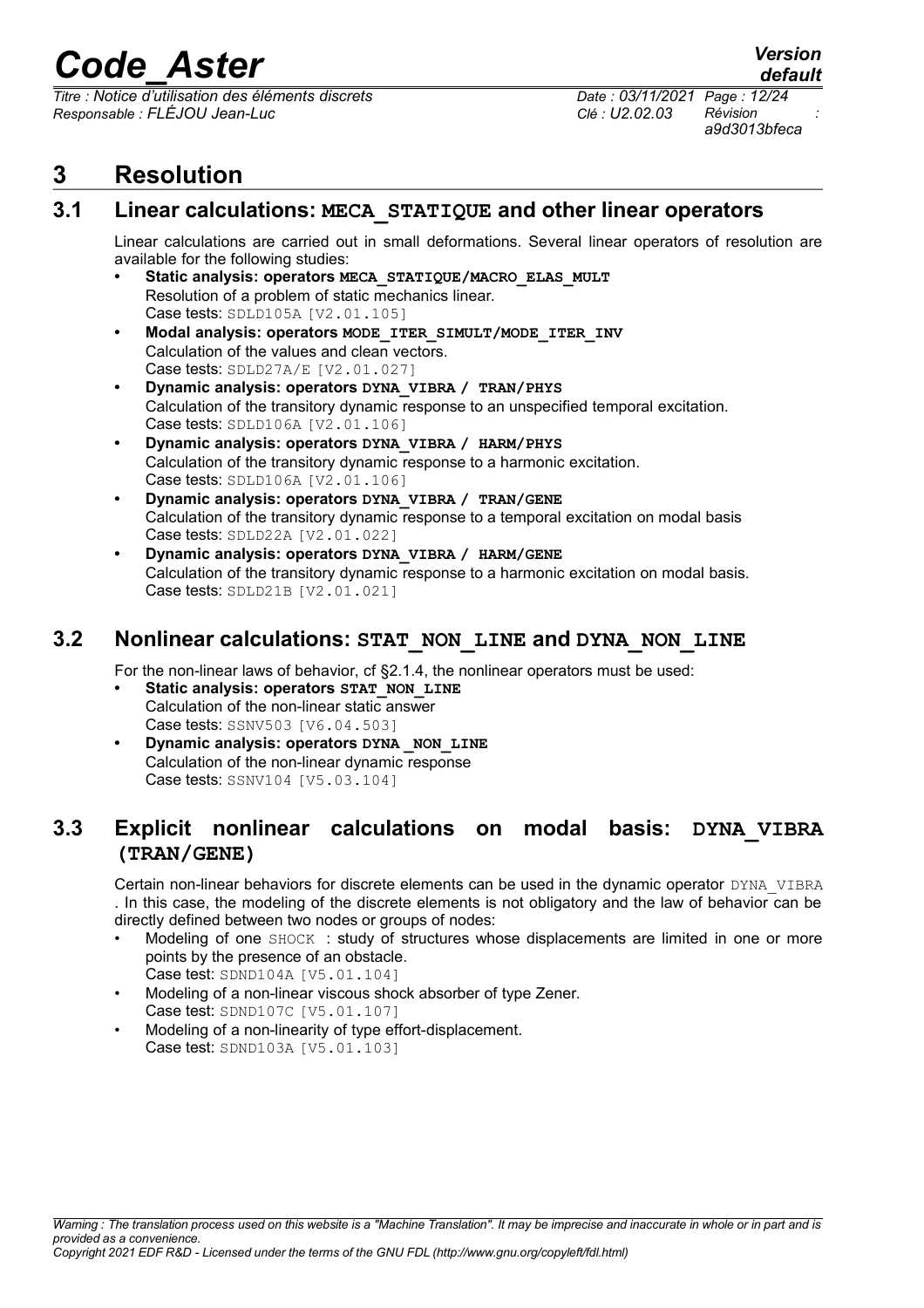*Titre : Notice d'utilisation des éléments discrets Date : 03/11/2021 Page : 13/24 Responsable : FLÉJOU Jean-Luc Clé : U2.02.03 Révision :*

*a9d3013bfeca*

#### <span id="page-12-3"></span>**4 Additional calculations and postprocessings**

#### **4.1 Calculations by elements: operators CALC\_CHAMP**

<span id="page-12-2"></span>Options of postprocessing available via CALC\_CHAMP are:

- SIEF ELGA
- SIEF\_ELNO
- EFGE\_ELGA
- EFGE\_ELNO

All these fields give the calculation of the efforts generalized by element to the points of gauss or the nodes starting from displacements in the local reference mark of the element.

For the discrete ones of type POI1, the point of Gauss is with the same position as the node. For discrete of type  $SEG2$ , the point of Gauss is in the middle of the segment (Case test  $ZZZZ266A$ ).

There are no options of postprocessing of the deformations, because the laws of behavior are expressed in force-displacement and not in stress-strains.

#### **4.2 Calculations of quantities on whole or part of the structure: operator POST\_ELEM**

<span id="page-12-1"></span>The operator POST\_ELEM (documentation  $[U4.81.22]$ ) allows to calculate quantities on whole or part of the structure. The calculated quantities correspond to particular options of calculation of affected modeling.

The options available for the discrete elements are:

- MASS INER : calculation of the geometrical characteristics (volume, centre of gravity, matrix of inertia).
- ENER POT : calculation of the potential energy of deformation due to balance starting from displacements in linear mechanics of the continuous mediums (2D and 3D) and in linear mechanics for the elements of structures.
- ENER CIN : calculation of the kinetic energy starting from a field speed or a field of displacement and of a frequency (only for the elements of structure and the elements 3D).

Options ENER\_ELAS and ENER\_TOTALE are not yet available for the discrete elements.

#### **4.3 Calculations of separation: operator POST\_DECOLLEMENT**

<span id="page-12-0"></span>This operator of postprocessing calculates the surface of contact or taken off between the foundation raft and the ground during a calculation of interaction ground/structure (ISS), carried out with the operator DYNA\_NON\_LINE .

This postprocessing can be useful for example for a modeling of the ground with elements whose characteristics are indicated with the assistance RIGI\_PARASOL and affected of the law of behavior DIS CHOC (see case test ZZZZ200D [V1.01.200]).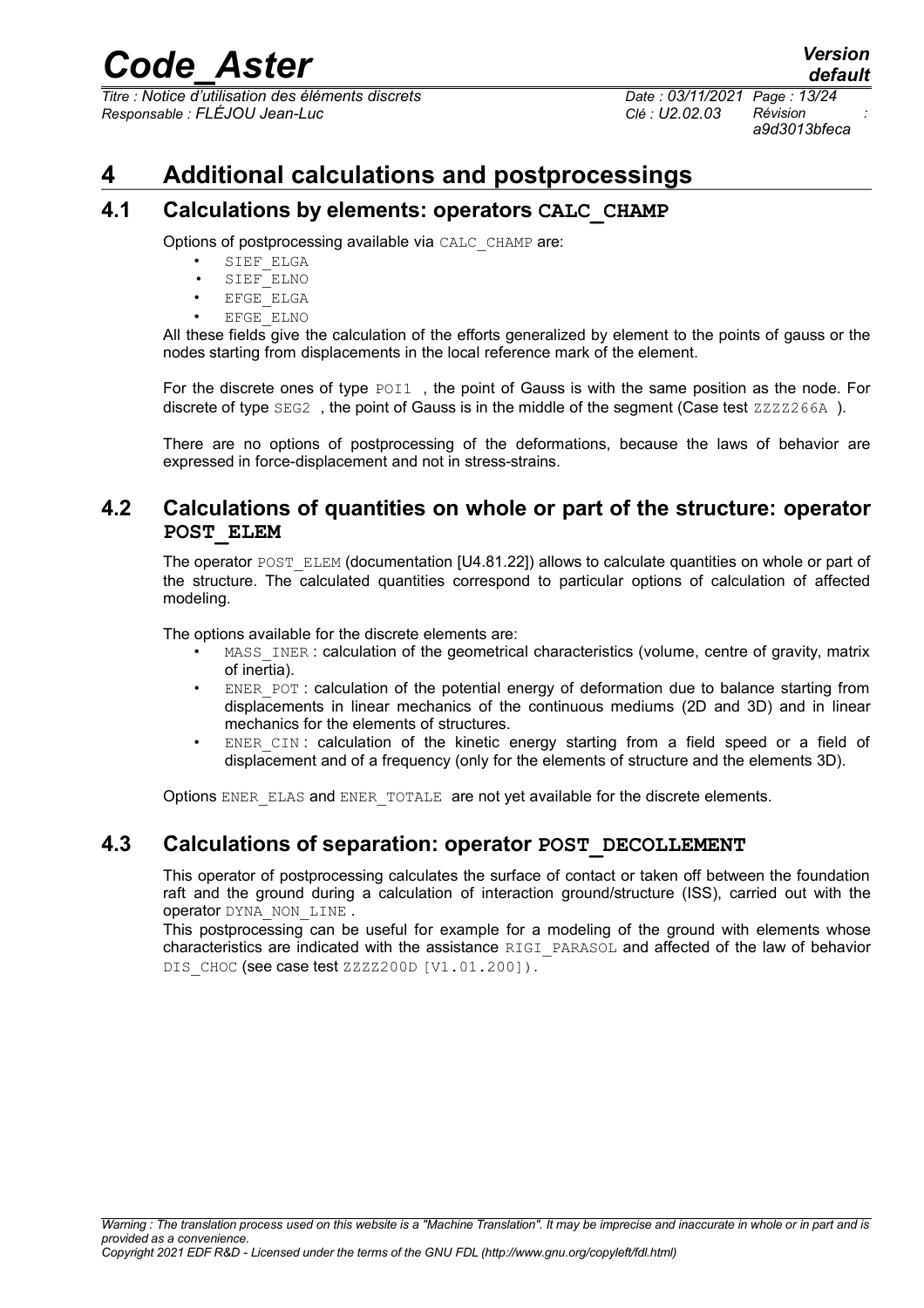*Titre : Notice d'utilisation des éléments discrets Date : 03/11/2021 Page : 14/24 Responsable : FLÉJOU Jean-Luc Clé : U2.02.03 Révision :*

*default a9d3013bfeca*

#### <span id="page-13-2"></span>**5 Remarks**

#### **5.1 Longuor of the discrete elements**

<span id="page-13-1"></span>For the discrete elements whose mesh support is an element with two nodes SEG2, the length of the element does not intervene in the answer of the element, except for the law of behavior DIS CHOC. Indeed for the other laws of behavior, the relation is expressed according to relative displacements of the two nodes.

For the law DIS CHOC, the length of the element intervenes in the determination of the state of contact or separation by comparing the displacement of the nodes according to the length of the element and values DIST 1 and DIST 2.

#### **5.2 Transmission of the efforts**

<span id="page-13-0"></span>There is no transmission of the moment related to a couple. This limitation is illustrated if a displacement is imposed DY between two nodes of a discrete element DIS\_TR or DIS\_T.

Two forces FY nodal reactions are equal and opposite but this couple does not generate moments for the case  $DIS$   $T$  and for the case  $DIS$   $TR$  if the terms of couplings (translation-rotation) are supposed to be worthless.

For discrete elements big length, one will be able to thus find an assessment total of the moments not wished.

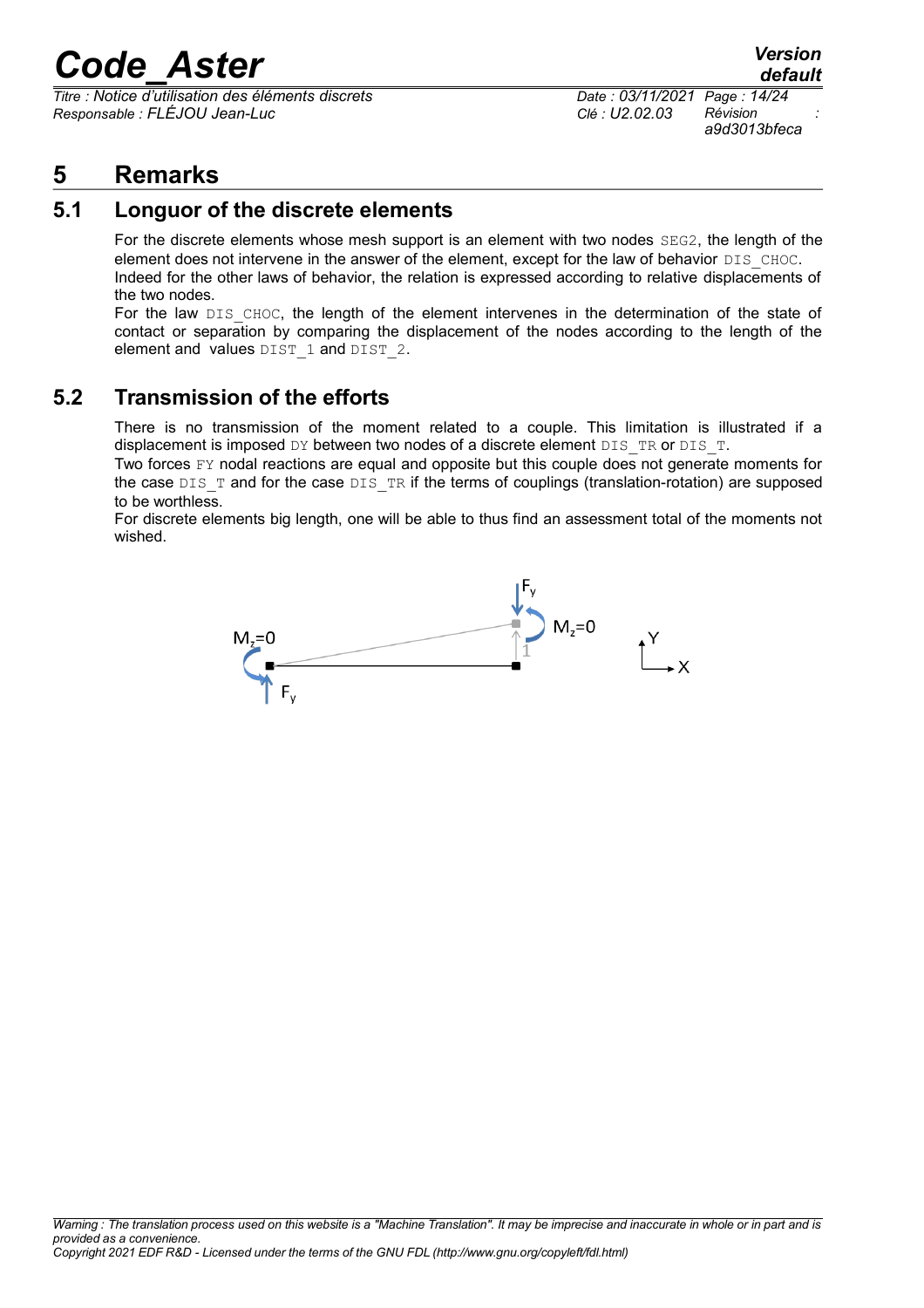$\overline{T}$ *Titre : Notice d'utilisation des éléments discrets Responsable : FLÉJOU Jean-Luc Clé : U2.02.03 Révision :*

*a9d3013bfeca*

#### **6 Examples**

<span id="page-14-1"></span>The cas-tests selected illustrate the various possible uses of the discrete elements.

#### **6.1 Elements of mass**

<span id="page-14-0"></span>Modeling of a specific mass M\_T\_D\_N



Modeling of a specific mass M\_TR\_D\_N in rotation

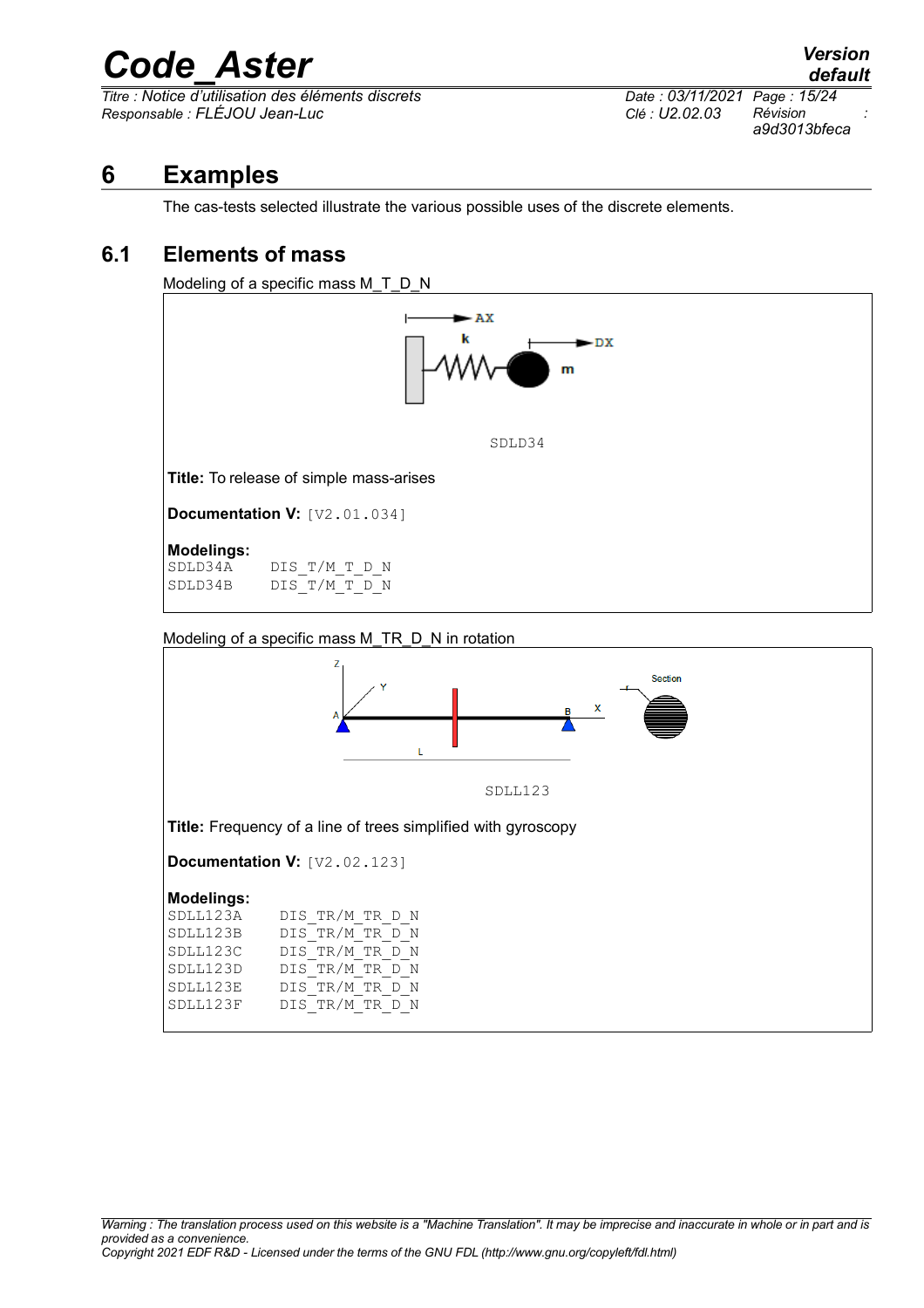*Titre : Notice d'utilisation des éléments discrets Date : 03/11/2021 Page : 16/24 Responsable : FLÉJOU Jean-Luc Clé : U2.02.03 Révision :*

*a9d3013bfeca*



#### **6.2 Elements of stiffness**

<span id="page-15-0"></span>Modeling of stiffnesses to the supports

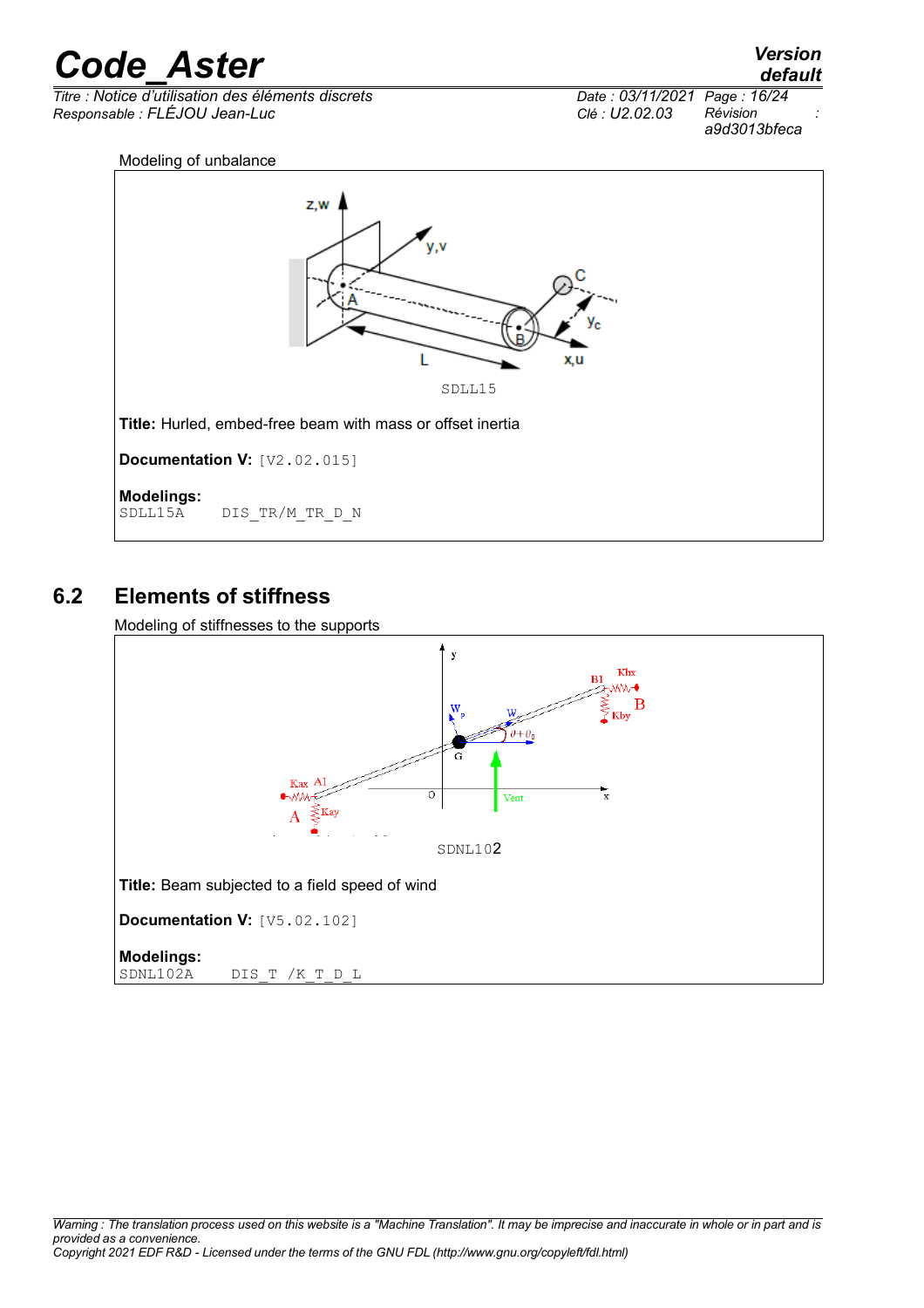*Titre : Notice d'utilisation des éléments discrets Date : 03/11/2021 Page : 17/24 Responsable : FLÉJOU Jean-Luc Clé : U2.02.03 Révision :*

*a9d3013bfeca*

#### Modeling of matrices of nonsymmetrical stiffness and damping



**Title:** Harmonic answer of a rotor with two discs and two nonsymmetrical stages, subjected to the gyroscopic effect

**Documentation V:** [V2.06.103]

**Modelings:**

DIS TR/K TR N/A TR N

Modeling of simple structural elements

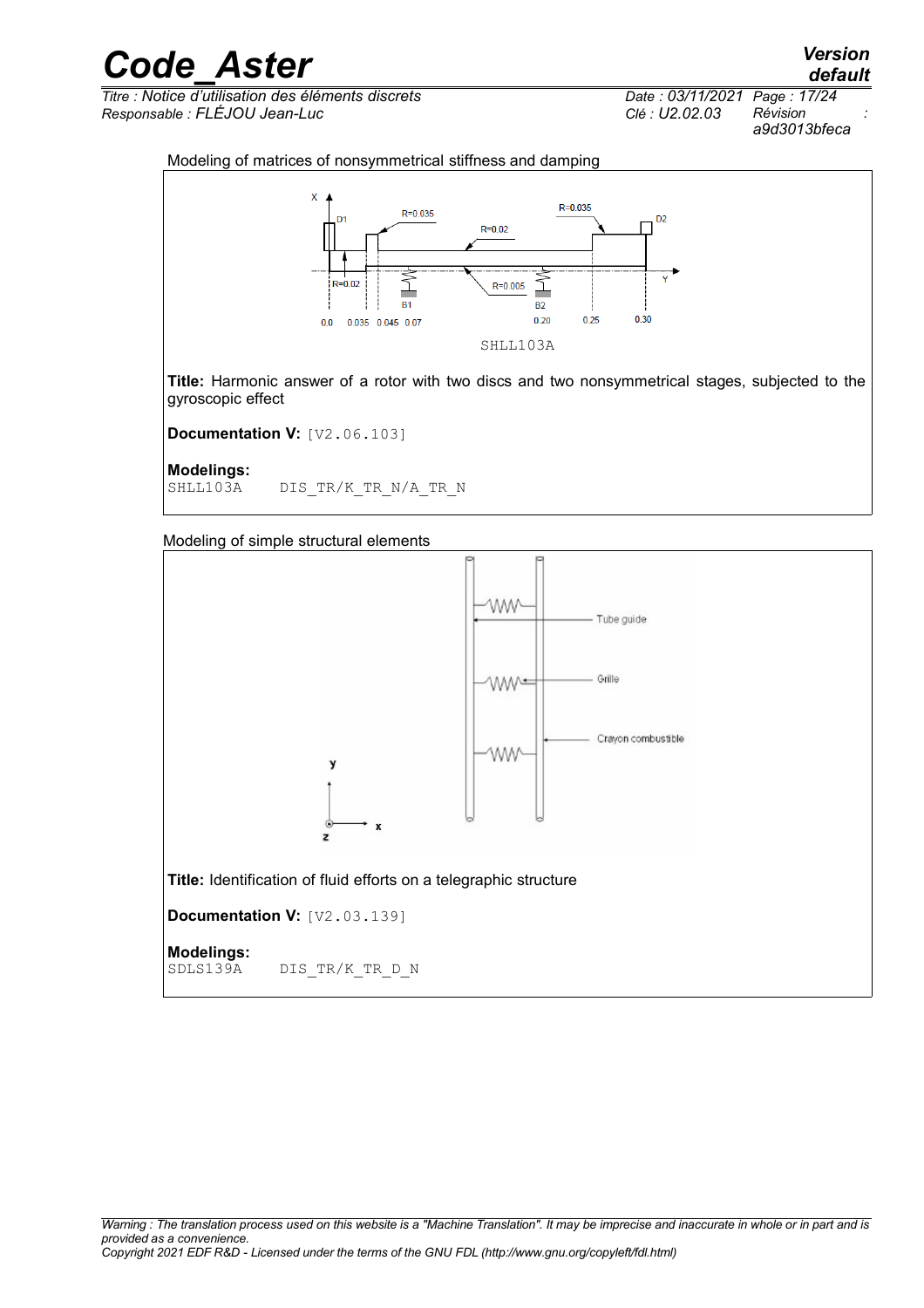$\overline{T}$ itre : Notice d'utilisation des éléments discrets *Responsable : FLÉJOU Jean-Luc Clé : U2.02.03 Révision :*

|                              | default      |  |
|------------------------------|--------------|--|
| Date: 03/11/2021 Page: 18/24 |              |  |
| CIe: U2.02.03                | Révision     |  |
|                              | a9d3013bfeca |  |

Modeling of the stiffnesses of the ground distributed



Modeling of stiffnesses of ground distributed with separation

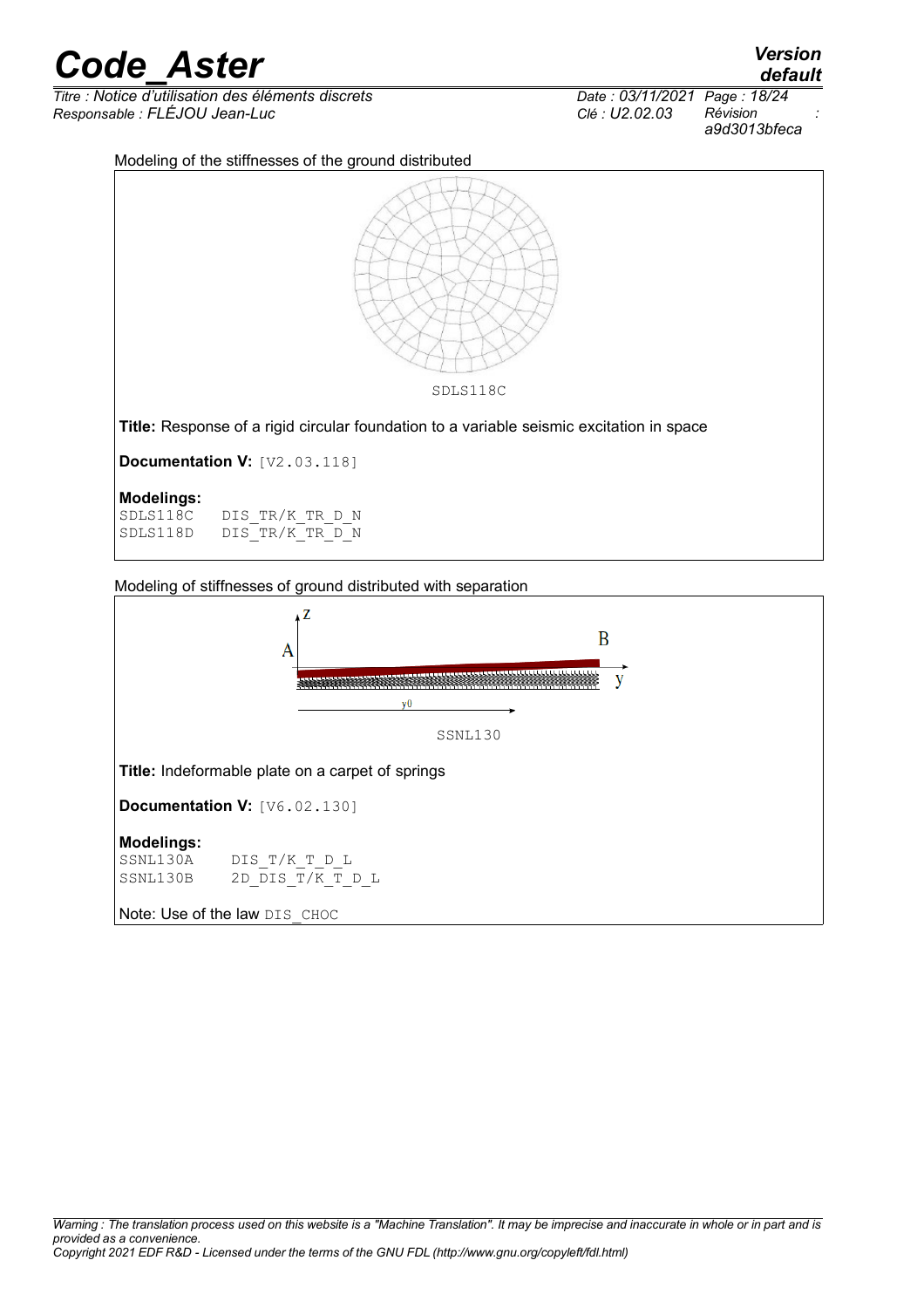| <b>Code Aster</b> | <b>Version</b> |
|-------------------|----------------|
|                   | default        |

*Titre : Notice d'utilisation des éléments discrets Date : 03/11/2021 Page : 19/24 Responsable : FLÉJOU Jean-Luc Clé : U2.02.03 Révision :*

*default a9d3013bfeca*

#### Modeling of a bolted assembly

| עוטוויט |         |
|---------|---------|
|         |         |
|         | SSNL135 |
|         |         |

**Title:** Determination of the loads of ruin of console MEKELEC

**Documentation V:** [V3.03.020]

#### **Modelings:**

SSNL135A DIS\_TR<br>SSNL135B DIS\_TR SSNL135B DIS\_TR<br>SSNL135C DIS\_TR SSNL135C

Note: Each bolt is represented by a discrete element worthless length and its stiffness  $K_TR_D$  L.



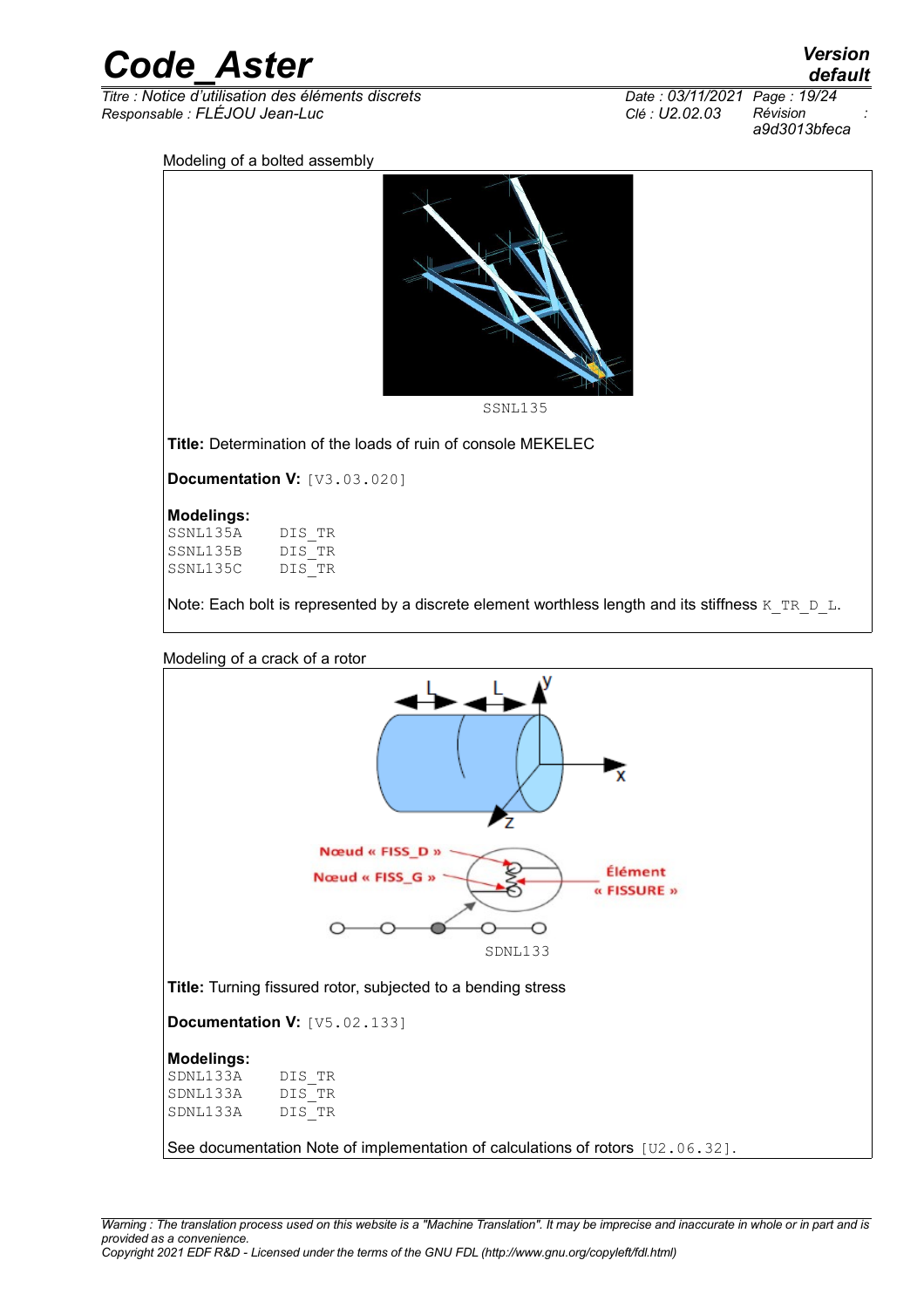*Titre : Notice d'utilisation des éléments discrets Date : 03/11/2021 Page : 20/24 Responsable : FLÉJOU Jean-Luc Clé : U2.02.03 Révision :*

*a9d3013bfeca*

*default*

#### **6.3 Elements of damping**

<span id="page-19-0"></span>Documentations of modeling of the mechanical cushioning are:

- [R5.05.04] Modeling of damping in linear dynamics
- [U2.06.03] Note of modeling of the mechanical cushioning

#### Modeling of viscous damping



**Title:** Transitory dynamic response of one harmonic oscillator with damping variable

**Documentation V:** [V2.01.321]

#### **Modelings:**

| SDLD321A | DIS T/K T D L M T L A T D L |  |  |  |  |  |
|----------|-----------------------------|--|--|--|--|--|
| SDLD321B | DIS T/K T D L M T L A T D L |  |  |  |  |  |
| SDLD321C | DIS T/K T D L M T L A T D L |  |  |  |  |  |

#### Hysteretic modeling of damping

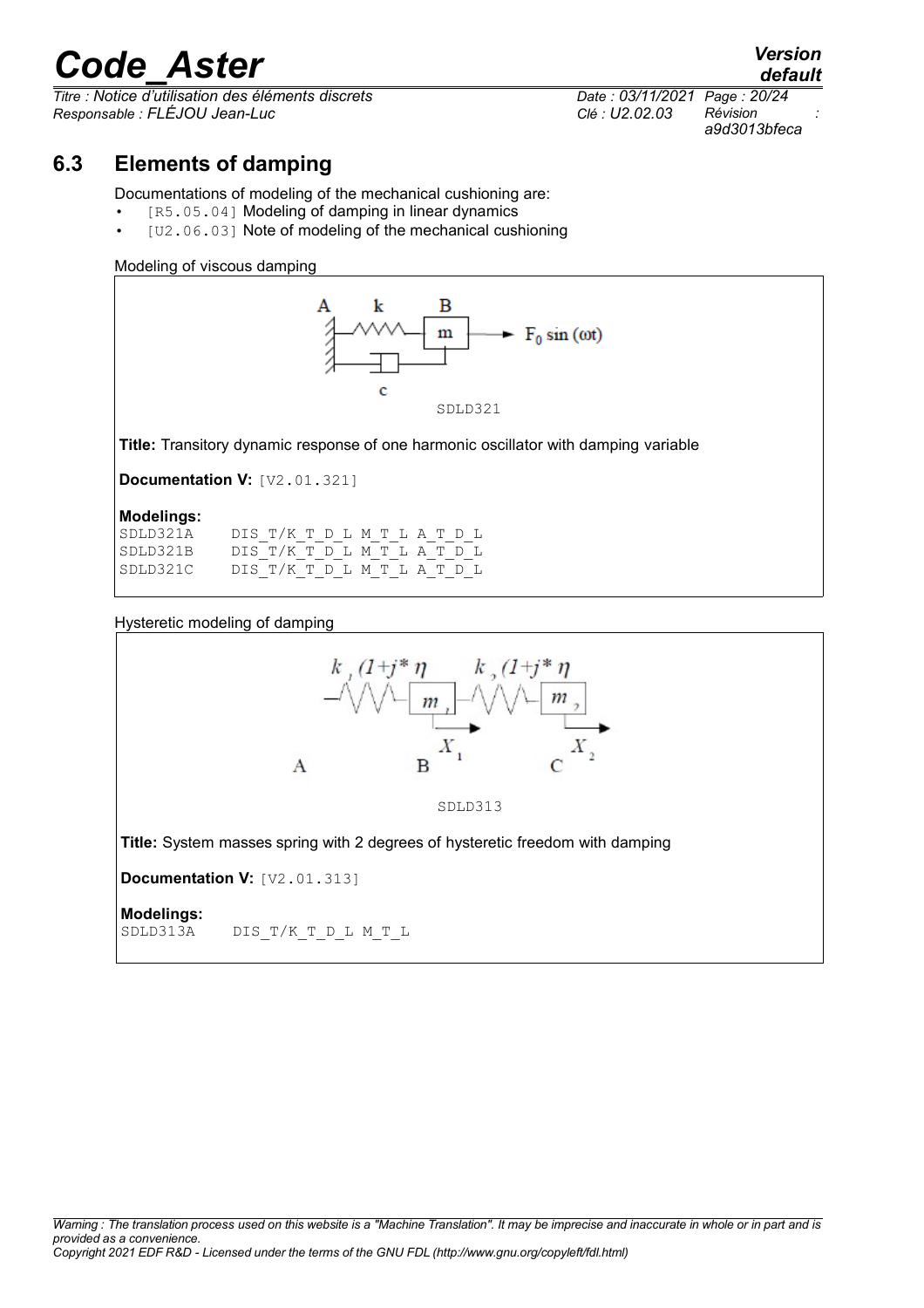*Titre : Notice d'utilisation des éléments discrets Date : 03/11/2021 Page : 21/24 Responsable : FLÉJOU Jean-Luc Clé : U2.02.03 Révision :*

*a9d3013bfeca*

#### **6.4 Other uses**

<span id="page-20-0"></span>Application of loading or boundary conditions specific.

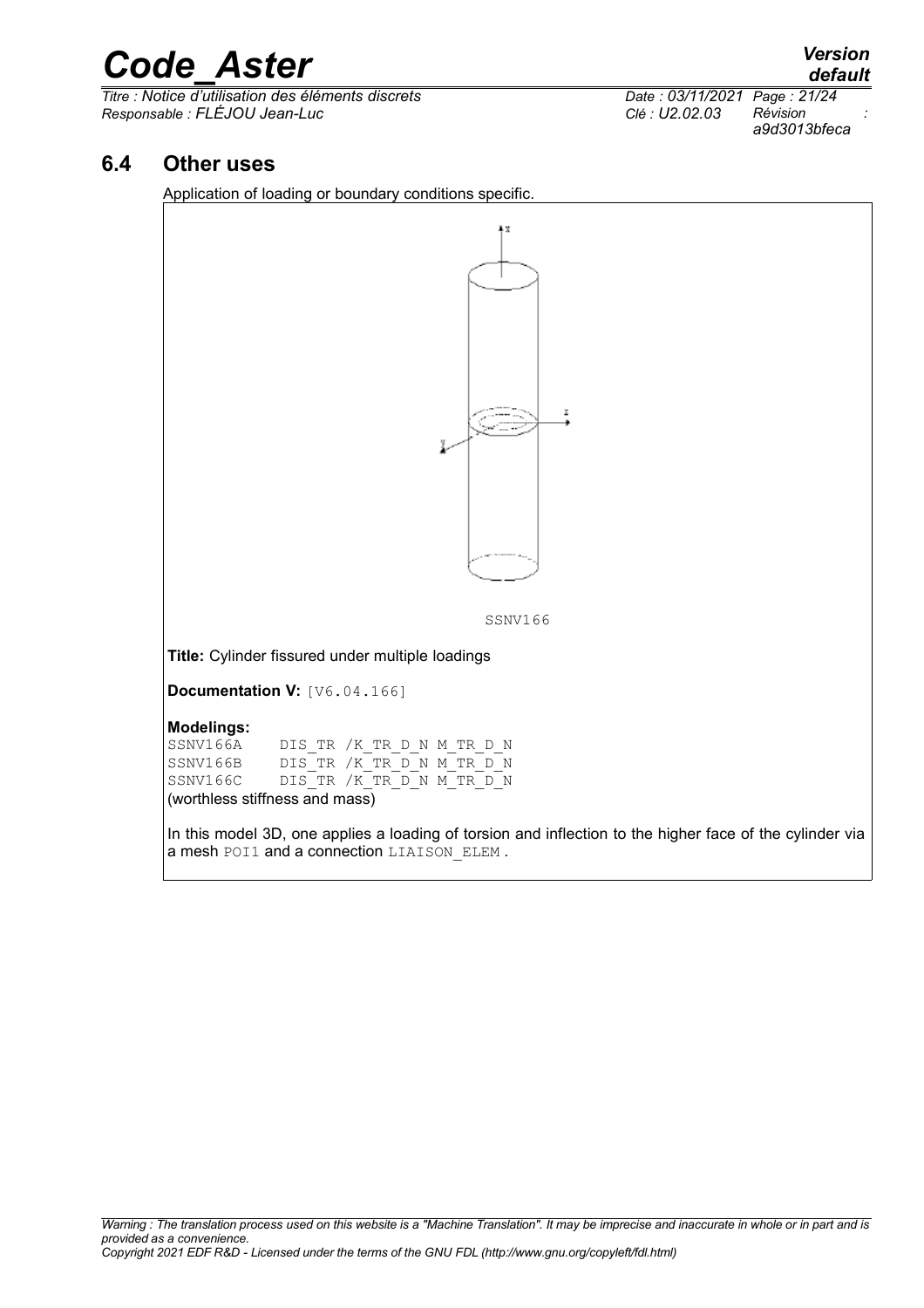$\overline{T}$ *Titre : Notice d'utilisation des éléments discrets Responsable : FLÉJOU Jean-Luc Clé : U2.02.03 Révision :*

*a9d3013bfeca*

*default*



**Title:** Dynamic response of a embed-free beam-pipe.

**Documentation V:** [V2.02.135]

**Modelings:** DIS TR /K TR D N M TR D N (worthless stiffness and mass)

In this model DKT, the nodes located in section A are dependent (LIAISON ELEM) with a discrete element DIS\_TR (mesh of the type not POI1 located in A) with 6 degrees of freedom, which is completely fixed for him.

Modeling of a model made up of nodes for the projection of results.



**Title:** Simulation of a gauge of deformation by the order OBSERVATION

**Documentation V: [V2.04.131]** 

#### **Modelings :**

| SDLV131A | DIS T |
|----------|-------|
| SDLV131B | DIS T |
| SDLV131C | DIS T |
| SDLV131D | DIS T |
|          |       |

Digital creation of model for the comparison of experimental results:

- SDLS112B : Extrapolation of measurements on a model 2D (test of GARTEUR)
- SDLV122A : Extrapolation of local measurements on a complete model ( 3D ) [V2.04.122] .

*Warning : The translation process used on this website is a "Machine Translation". It may be imprecise and inaccurate in whole or in part and is provided as a convenience. Copyright 2021 EDF R&D - Licensed under the terms of the GNU FDL (http://www.gnu.org/copyleft/fdl.html)*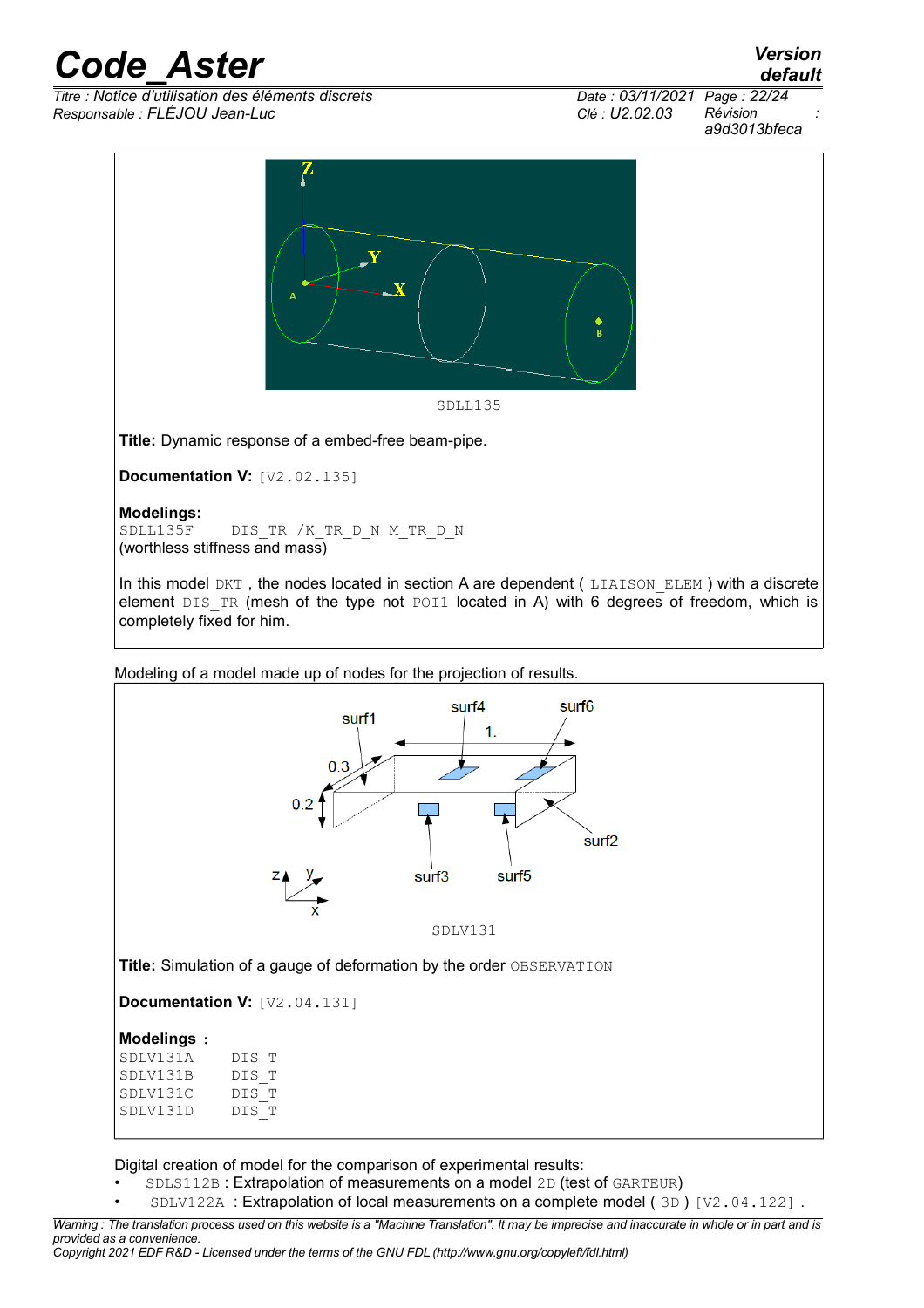| <b>Code Aster</b>                                  |                              | <b>Version</b><br>default |
|----------------------------------------------------|------------------------------|---------------------------|
| Titre : Notice d'utilisation des éléments discrets | Date: 03/11/2021 Page: 23/24 |                           |
| Responsable : FLÉJOU Jean-Luc                      | Clé : U2.02.03               | Révision<br>a9d3013bfeca  |

• SDLD104A/B : Extrapolation of local measurements on a complete model (discrete).

Taking into account of the contact (via operator DEFI\_CONTACT) between two meshs POI1 of worthless stiffness.